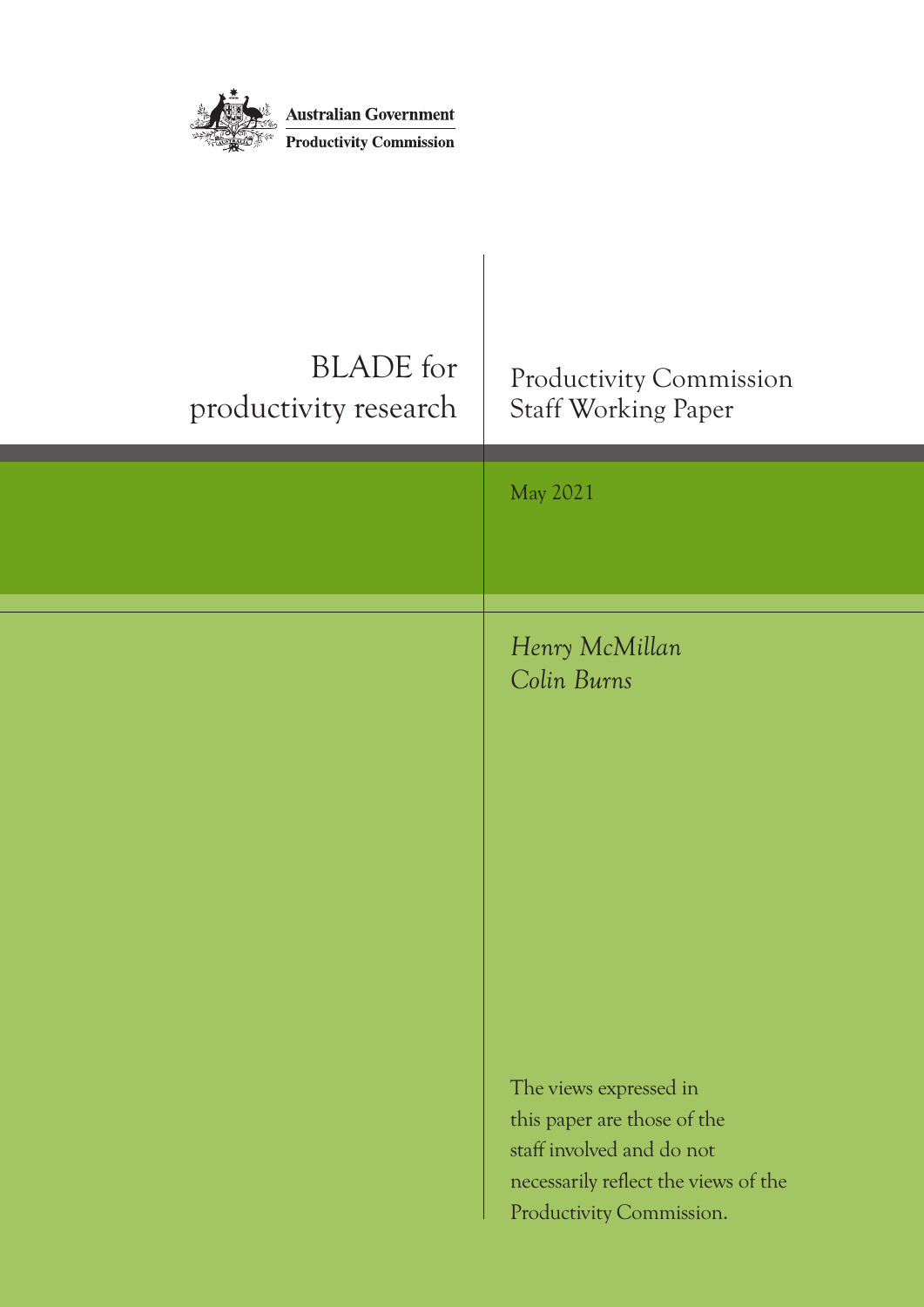### © **Commonwealth of Australia 2021**

### **ISBN 978-1-74037-717-1 (PDF)**



Except for the Commonwealth Coat of Arms and content supplied by third parties, this copyright work is licensed under a Creative Commons Attribution 3.0 Australia licence. To view a copy of this licence, visit [http://creativecommons.org/licenses/by/3.0/au.](http://creativecommons.org/licenses/by/3.0/au) In essence, you are free to copy, communicate and adapt the work, as long as you attribute the work to the Productivity Commission (but not in any way that suggests the Commission endorses you or your use) and abide by the other licence terms.

### **Use of the Commonwealth Coat of Arms**

Terms of use for the Coat of Arms are available from the Department of the Prime Minister and Cabinet's website: [www.pmc.gov.au/government/commonwealth-coat-arms.](https://www.pmc.gov.au/government/commonwealth-coat-arms)

### **Third party copyright**

Wherever a third party holds copyright in this material, the copyright remains with that party. Their permission may be required to use the material, please contact them directly.

### **An appropriate reference for this publication is:**

McMillan, H. and Burns, C. 2021, *BLADE for productivity research,* Productivity Commission Staff Working Paper, May.

### **Publications enquiries**

Media, Publications and Web, phone: (03) 9653 2244 or email: mpw@pc.gov.au

### **The Productivity Commission**

The Productivity Commission is the Australian Government's independent research and advisory body on a range of economic, social and environmental issues affecting the welfare of Australians. Its role, expressed most simply, is to help governments make better policies, in the long term interest of the Australian community.

The Commission's independence is underpinned by an Act of Parliament. Its processes and outputs are open to public scrutiny and are driven by concern for the wellbeing of the community as a whole.

Further information on the Productivity Commission can be obtained from the Commission's website [\(www.pc.gov.au\)](http://www.pc.gov.au/).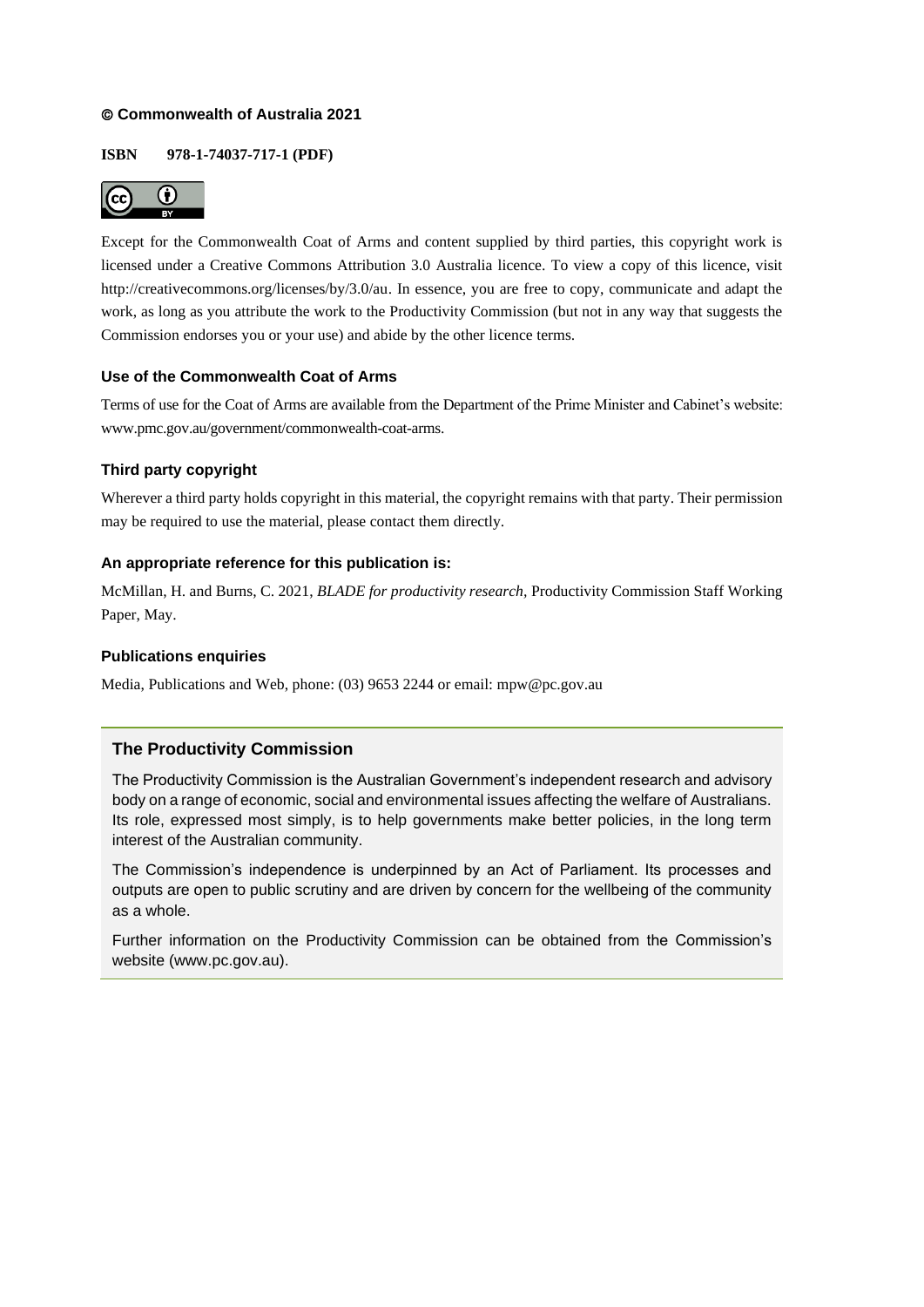# Contents

| Preface                                  | iv             |
|------------------------------------------|----------------|
| Key points                               | $\mathbf 1$    |
| Overview                                 | $\overline{2}$ |
| <b>BLADE's capabilities</b>              | 6              |
| Conceptual limitations                   | 8              |
| <b>Technical limitations</b>             | 11             |
| Appendix A: Who's doing what with BLADE? | 16             |
| Appendix B: BLADE core data item list    | 17             |
| <b>References</b>                        | 25             |
|                                          |                |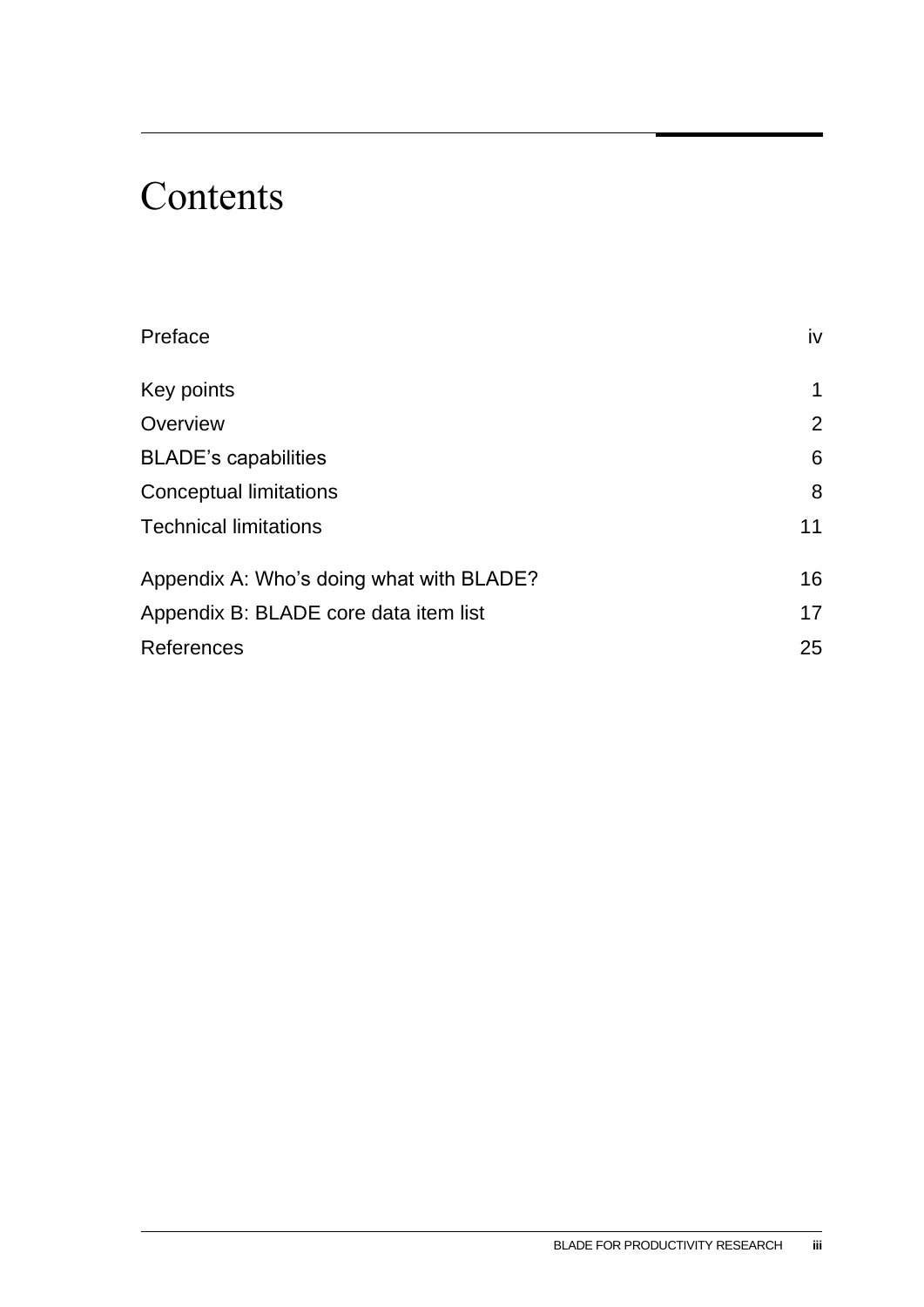# <span id="page-3-0"></span>Preface

The results of this study is based, in part, on ABR data supplied by the Registrar to the ABS under *A New Tax System (Australian Business Number) Act 1999* and tax data supplied by the ATO to the ABS under the *Taxation Administration Act 1953*. These require that such data is only used for the purpose of carrying out functions of the ABS. No individual information collected under the *Census and Statistics Act 1905* is provided back to the Registrar or ATO for administrative or regulatory purposes. Any discussion of data limitations or weaknesses is in the context of using the data for statistical purposes, and is not related to the ability of the data to support the ABR or ATO's core operational requirements. Legislative requirements to ensure privacy and secrecy of this data have been followed. Only people authorised under the *Australian Bureau of Statistics Act 1975* have been allowed to view data about any particular firm in conducting these analyses. In accordance with the *Census and Statistics Act 1905*, results have been confidentialised to ensure that they are not likely to enable identification of a particular person or organisation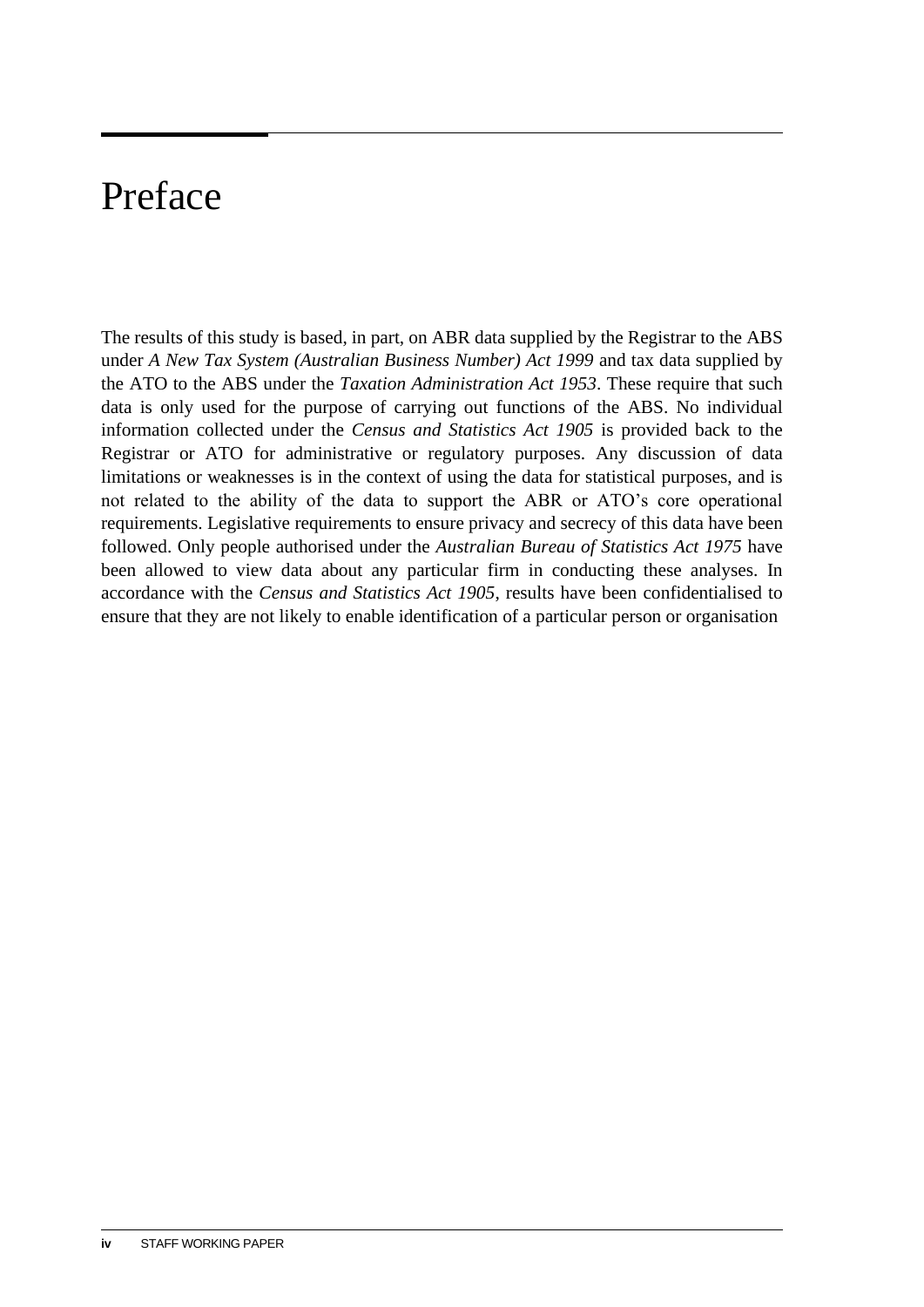# <span id="page-4-0"></span>BLADE for productivity research

### **Key points**

- The Business Longitudinal Analysis Data Environment (BLADE) is a financial census of almost all Australian businesses spanning 2001-02 to 2018-19. It contains key variables on turnover, employment, wages, debt and depreciation.
- BLADE is a unique database in Australia, providing information on firm activity not available through any other channels. It is Australia's best resource for firm-level productivity research and provides more depth to Australia's macro productivity narrative.
- BLADE-based productivity estimates have some conceptual limitations. These mean that macro productivity estimates must impute or proxy other variables. Specifically:
	- BLADE contains no separate price and quantity measures
	- BLADE contains no direct estimates of the firm's capital stock
	- assumptions required for macro productivity calculation (e.g. positive value add) do not always hold at the firm level.
- Together this means that point estimates of productivity at the firm level are still in their infancy. Point estimates of firm-level labour productivity are currently more difficult to compare over time due to lack of firm price deflators.
- Existing research attempts to mitigate these limitations with various assumptions and modelling approaches.
- BLADE is a valuable resource for competition analysis, entry and survival, disaggregation of macro business trends, as well as understanding industry characteristics not easily available in other datasets. Many of BLADE's other applications can be interpreted at face value without extensive modelling.
- A key challenge for all administrative datasets lies in the economic interpretation of data that is collected for administrative purposes. Seemingly simple concepts such as 'revenue' or 'profit' have different meanings in the contexts of accounting and economic analysis.
- BLADE poses technical hurdles for prospective researchers the volume, administrative format and many non-reported values can bog down even simple analysis.
	- Many of the variables in BLADE that would be of interest to researchers (for example those taken from surveys) are not reported for a large portion of firms and either have to be imputed or else lose a large portion of the observations.
	- Components of the dataset (like many linked datasets) need to be merged by individual researchers. In practice, this can lead to researchers using a fraction of the available data.
- It is always important for researchers to be clear about their assumptions and understand their data. As BLADE is applied to more questions, researchers will build a greater understanding of its strengths and limitations.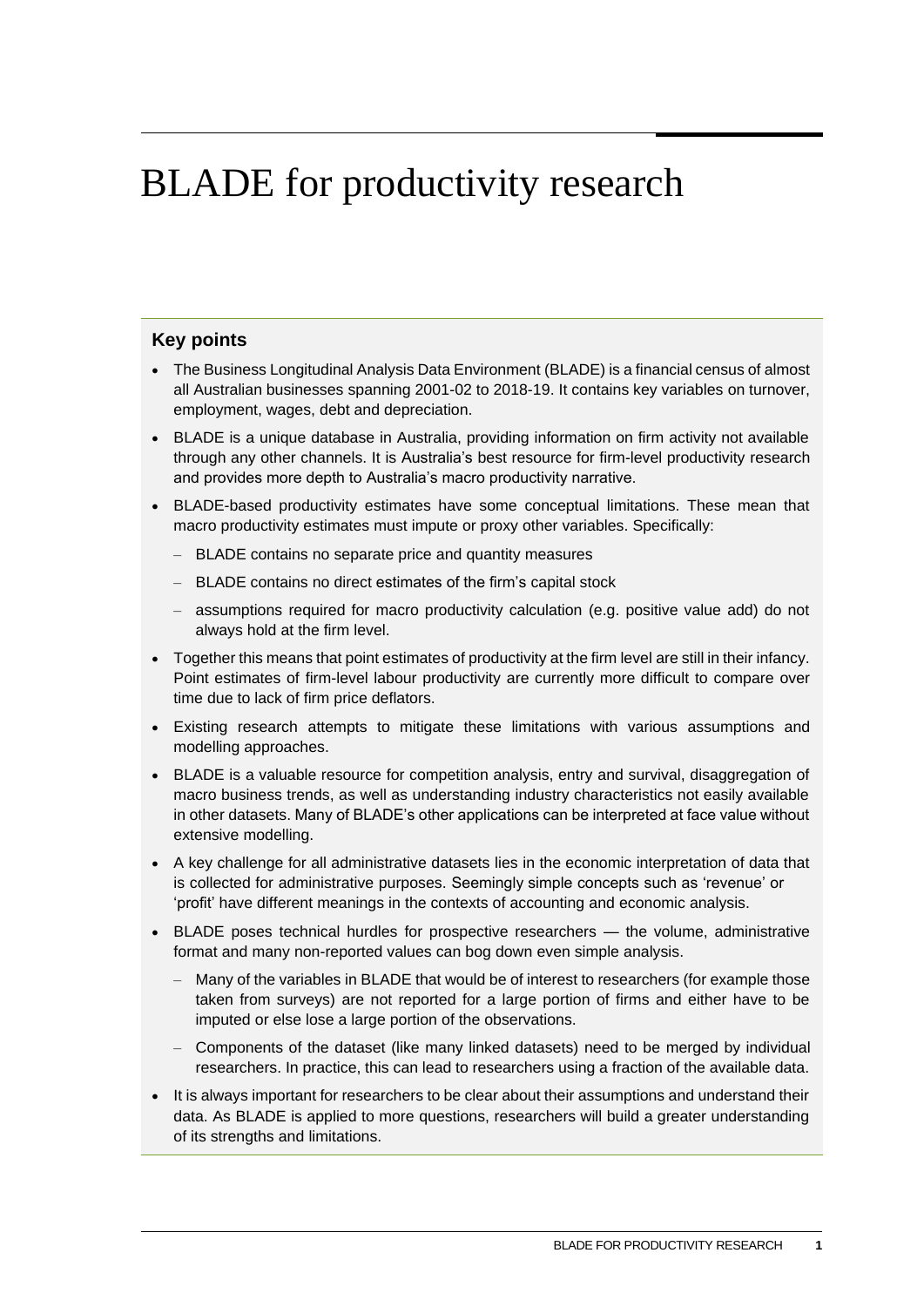<span id="page-5-0"></span>This paper provides an overview of the Business Longitudinal Analysis Data Environment (BLADE), its potential uses as a research tool and its limitations. The overview is based on examination by Commission staff during 2019 of the potential use of BLADE to inform Commission analysis.

BLADE is a valuable resource for economic research. BLADE's strength lies in being, in effect, a census of financial information on all Australian firms between 2001-02 and 2018-19 (ongoing) as reported to the Australian Tax Office (ATO), with much of this data also linked to important ABS economic surveys. This dataset has several advantages over alternatives.

- Compared with ABS industry productivity data, firm level data provide more precise analysis on how individual businesses are affected differently by policies or economic conditions. For example, some businesses may participate in a government program and others may not, and some businesses may be affected by prudential constraints on bank lending more than others. It also allows an understanding of the effects of firm entry and exit.
- Compared with ABS business surveys, BLADE has greater coverage and scope. And many key ABS businesses surveys are themselves linked to BLADE.
- Compared with commercial datasets drawn from public company annual reports, BLADE has much broader coverage including small private companies and unincorporated businesses. The linkage to ABS surveys also provides data on drivers of productivity growth (such as innovation, R&D, management capability) not available from annual reports.
- Compared with custom surveys, ABS surveys have much higher response rates as businesses are legally compelled to respond.

On the other hand, BLADE also has some limitations. For example, with 135 million observations split over 71 separate files, it can be unwieldy, and researchers generally only use a fraction of the available data. Some important variables do not exist for either a large portion of firms (for example, employment is missing for many firms, some of whom may employ people in reality; survey variables are only present for those firms included in the survey). Being mostly tax data, with no quantity or price measures, the dataset has limitations for productivity analysis or calculating markups. These issues are discussed in more detail below.

### **Overview**

BLADE has been funded in recent years by the Data Integration Partnership for Australia, while early development was funded by the Department of Industry, Science, Energy and Resources (DISER). Development priorities are proposed by the ABS and discussed with the BLADE Technical Advisory Group.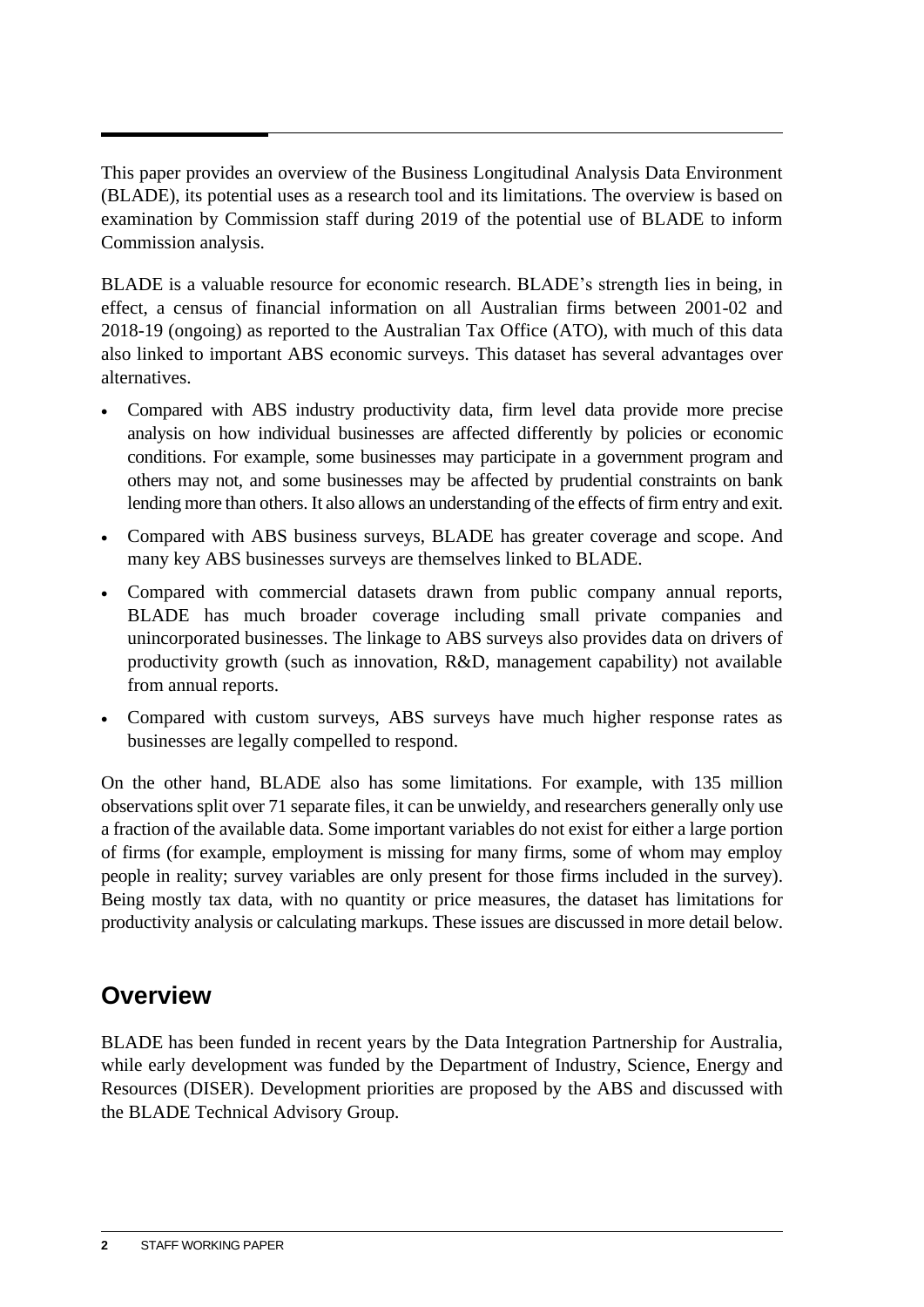BLADE consists of two parts: a 'core' component made up of ATO data, and various 'modules' that are a mix of ABS business surveys and administrative data from other agencies (such as IP Australia).

### **The Core**

BLADE core contains tax information from:

- Business Activity Statements (BAS, a form used to collect GST, which focusses on current revenues and expenses)
- Business Income Tax statements (BIT, a form used to collect business income tax, which includes additional balance sheet information)
- Pay As You Go statements (PAYG, used to withhold income tax from employees).

These tax data are merged through the ABS business register (FRAME) that provides demographic data such as geography, firm creation date and business group identifiers.

The coverage of each of these tax datasets varies (figure 1). By far the most complete dataset is the BAS, which covers most active firms, followed by BIT and then PAYG. There has also been a tendency for the coverage of the BAS to increase over time (possibly reflecting a fixed nominal reporting threshold since 2008), with the other two tax dataset's proportional coverage remaining about the same (table 1). It is worth noting that the FRAME column in table 1 does not represent the number of firms that would be expected in any given year, but can be thought of in a loose sense as a representation of the total number of firms across all years (from the perspective of that given year).

For the reasons discussed below, most research to date has only used a subset of BLADE core, typically including only one or two of the three datasets, or restricting their analysis to only a few years' worth of data.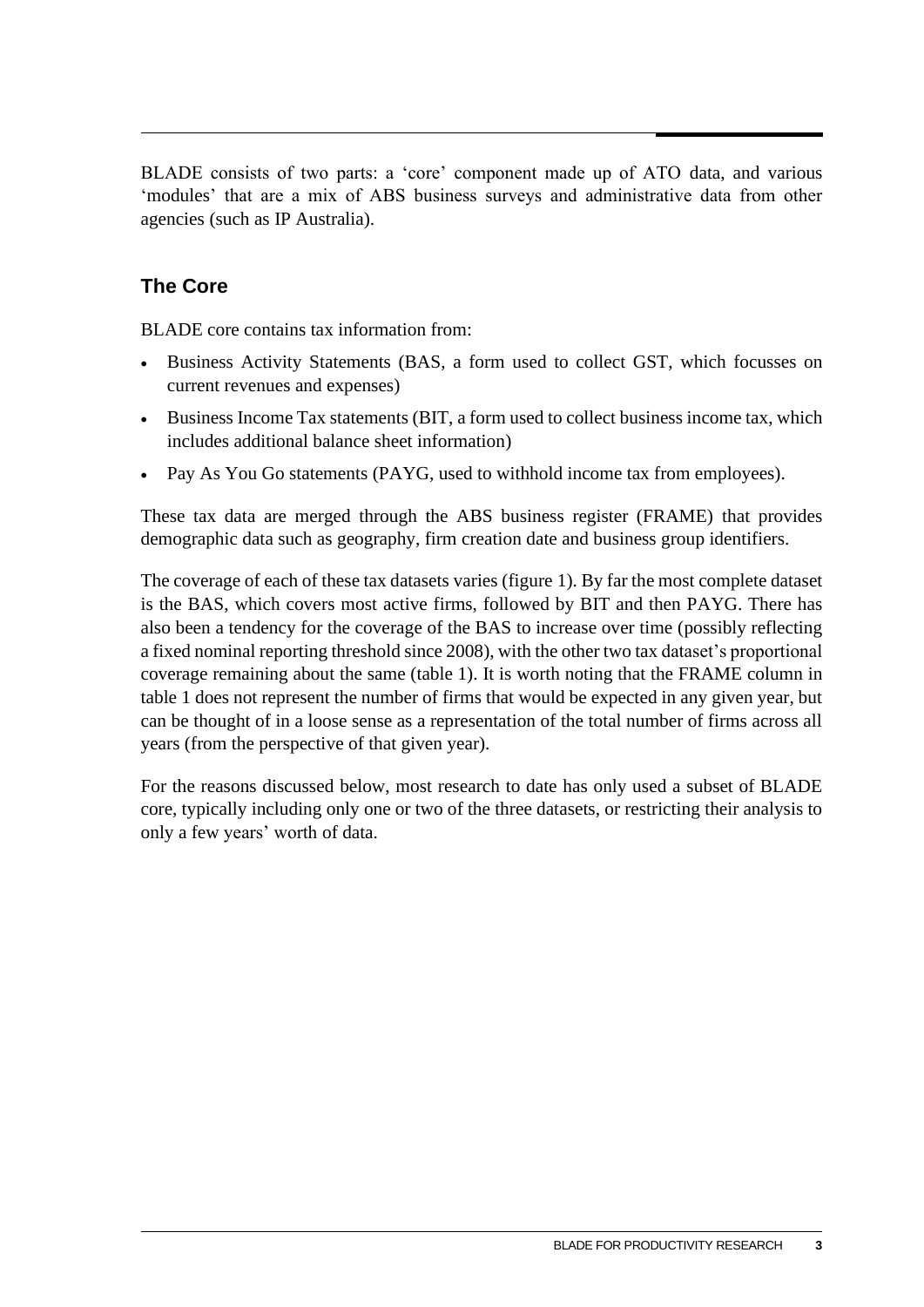



**a** BAS = Business Activity Statement, BIT = Business Income Tax statement, PAYG = Pay As You Go statements. *Source*: Commission estimates using the Business Longitudinal Analysis Data Environment (BLADE).

| Table 1               | Number of firms by dataset                                                                      |               |         |               |
|-----------------------|-------------------------------------------------------------------------------------------------|---------------|---------|---------------|
| Financial year ending | BAS                                                                                             | BIT           | PAYG    | <b>FRAME</b>  |
| 2002                  | 2 3 2 7 8 5 9                                                                                   | 2 112 496     | 776 132 | 9 313 206     |
| 2003                  | 2 368 882                                                                                       | 2 156 642     | 796 641 | 9 313 206     |
| 2004                  | 2 423 599                                                                                       | 2 205 959     | 815 504 | 9 306 423     |
| 2005                  | 2 488 000                                                                                       | 2 2 6 2 0 3 9 | 700 924 | 9 304 979     |
| 2006                  | 2 527 045                                                                                       | 2 274 603     | 735 337 | 9 302 270     |
| 2007                  | 2615173                                                                                         | 2 198 745     | 714 648 | 9 299 017     |
| 2008                  | 2 641 391                                                                                       | 2 308 723     | 739 814 | 9 297 507     |
| 2009                  | 2 610 531                                                                                       | 2 192 816     | 740 820 | 9 2 9 4 8 8 1 |
| 2010                  | 2 626 753                                                                                       | 2 371 421     | 739 703 | 9 29 2 5 3 4  |
| 2011                  | 2 647 391                                                                                       | 2 327 262     | 742 966 | 9 290 727     |
| 2012                  | 2635631                                                                                         | 2 3 5 4 2 7 9 | 743 163 | 9 288 779     |
| 2013                  | 2610828                                                                                         | 2 395 962     | 746 587 | 9 287 540     |
| 2014                  | 2611070                                                                                         | 2 466 064     | 764 795 | 9 285 988     |
| 2015                  | 2 609 961                                                                                       | 2 480 758     | 786 929 | 9 284 562     |
| 2016                  | 2 664 696                                                                                       | 2734614       | 771 629 | 9 283 612     |
| 2017                  | 2 707 977                                                                                       | 2 798 271     | 798 445 | 9 281 710     |
| 2018                  | 2726096                                                                                         | 2815139       | 786 085 | 9 280 209     |
| 2019                  | 2 570 422                                                                                       |               | 731 132 | 9 279 772     |
|                       | Source: Commission estimates using the Business Longitudinal Analysis Data Environment (BLADE). |               |         |               |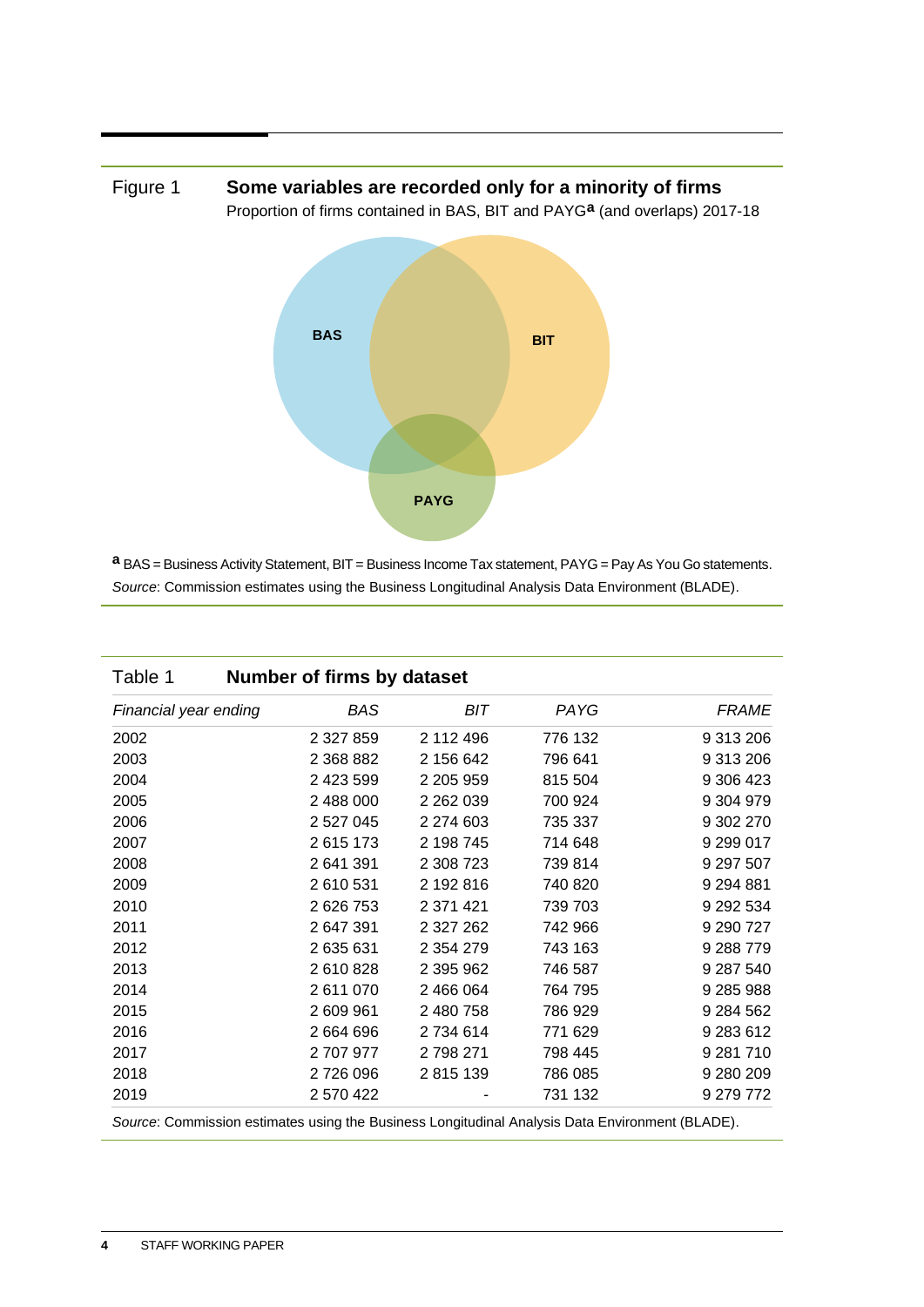### **Modules**

BLADE also contains 'modules' which link the core data to ABS surveys or administrative datasets from other agencies, including:

- Business Characteristics Survey (BCS)
- Business Characteristics Survey: Management Capability Module (BCSM, 2016 only)
- Business Expenditure on Research & Development (BERD)
- Private Non-profit Expenditure on Research and Development (NERD)
- Economic Activity Survey (EAS)
- Government Expenditure on Research & Development (GERD)
- Intellectual Property Longitudinal Research Data (administrative data from IP Australia)
- Merchandise imports and exports
- Energy, Water and Environment Survey
- Locations (SA1 level; experimental) (figure 2).

Many of BLADE's modules are not yet widely used in literature — particularly as more are added with each BLADE revision.

### Figure 2 **BLADE module coverage**



*Source*: ABS BLADE data item list (unpublished.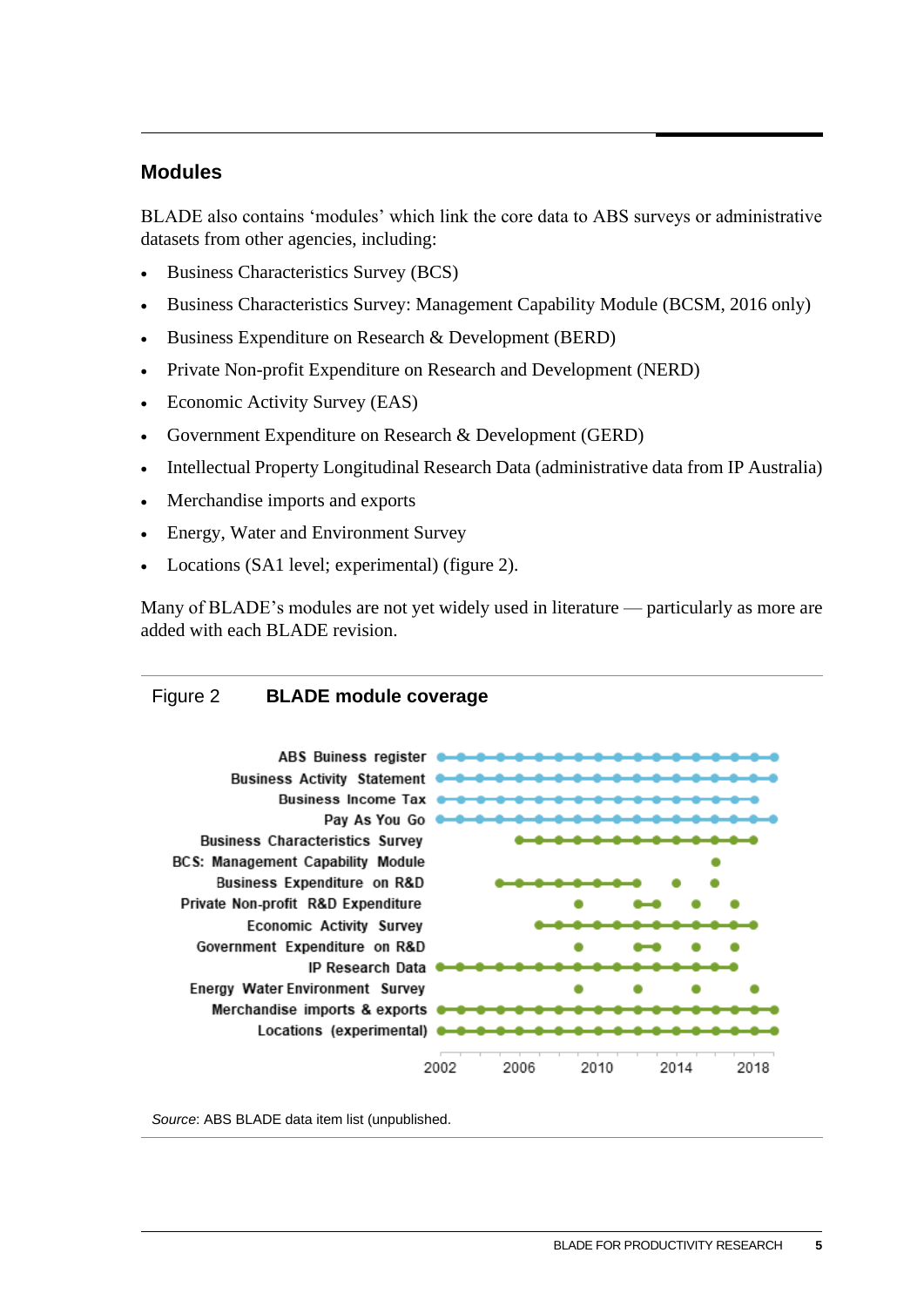## <span id="page-9-0"></span>**BLADE's capabilities**

### **Types of data**

BLADE core contains longitudinal administrative tax data on every GST-paying firm between 2001-02 and 2018-19 (ongoing). The main variable types include:

- income statement information, such as revenues (split between income from domestic sales and exports), expenses (for example wages, depreciation and interest)
- balance sheet information, such as assets, liabilities etc.
- employment for some firms, including the employee headcount and the number of full-time equivalents (FTE)
- miscellaneous information such as foreign ownership, use of R&D tax incentives, and location of the main office.

Appendix B provides more detailed information on the specific variables contained within each dataset.

The BLADE modules contain much more information. The ABS surveys (such as BCS, and EAS) follow only a rotating subset of firms, while the other administrative datasets (such as the IP Australia data) have much broader coverage.

Researchers may use modules if the sample is adequate for their projects. They may also be useful for value imputation. That is, when imputing values not available in BLADE core, these more granular surveys could be used to verify output (or as train/validate/test datasets for imputation).

### **Potential uses**

BLADE has numerous potential research uses:

- *Productivity analysis*: despite the dataset lacking information on prices, volumes and capital stocks, many papers have attempted to estimate firm-level productivity. This has included: labour productivity, multifactor productivity and analysis of the dispersion of productivity over time.
- *Program evaluation*: users can link administrative data on which businesses participate in government business support programs with BLADE datasets. This can allow a before and after assessment of growth in sales, employment and productivity.
- *Characteristics of small businesses and sole traders*: BLADE contains far more information on sole traders and small businesses than most datasets of its kind. This allows much more detailed analysis of the (longitudinal) characteristics of small firms and sole traders.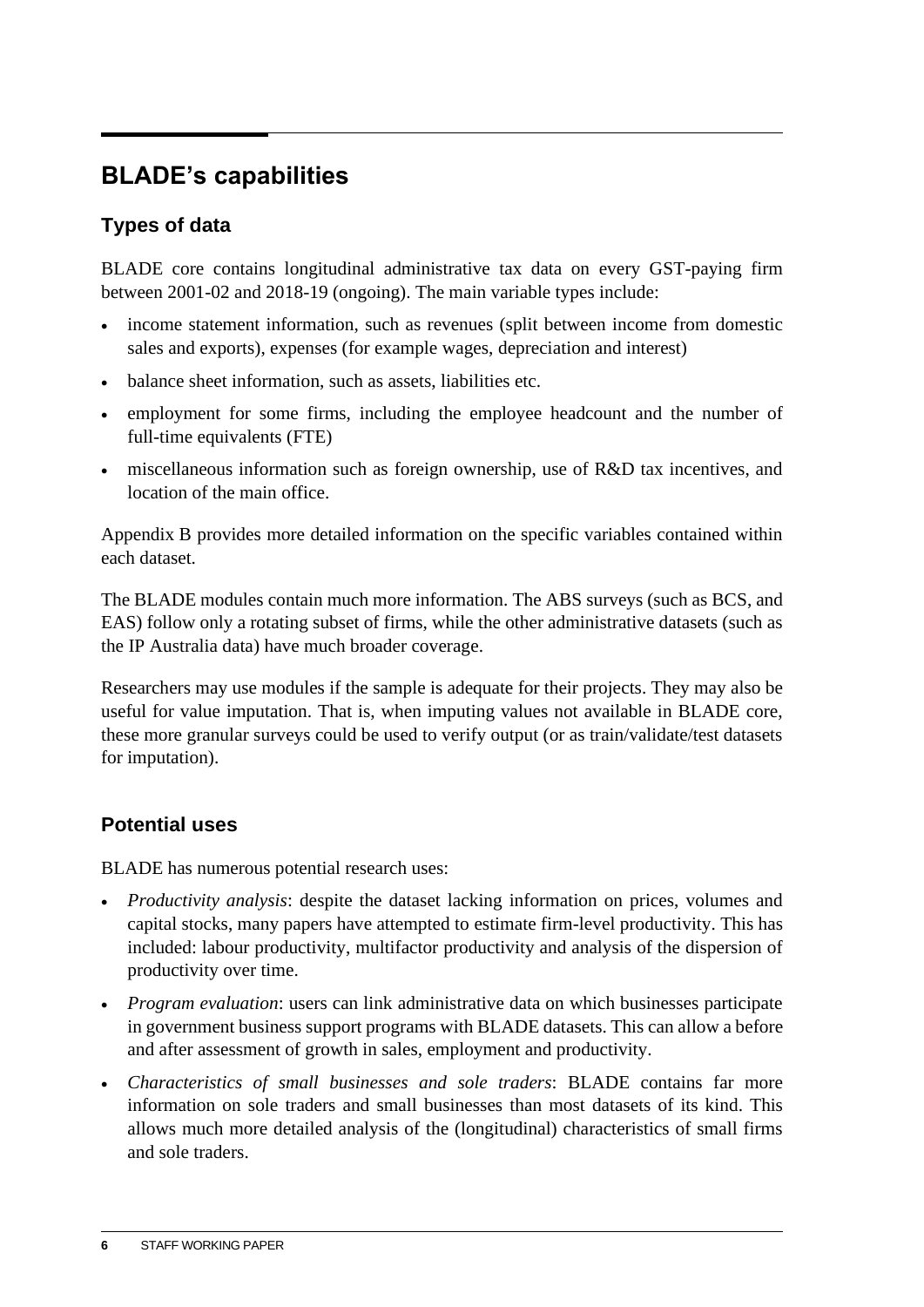- *Profitability and firm growth*: many papers have looked at the growth of firm turnover and profitability over time.
- *Firm entry and exit*: BLADE contains granular information on firm entry and exit. For example, some research has looked at the changing characteristics of firms entering and exiting, the effect this has on productivity and the effect this has on competition.
- *Competition and concentration*: because turnover is known for almost all firms in a particular industry, concentration can be measured at a granular level (four digit industry definition and SA1 geography). BCS also contains subjective judgements of managers on the degree of competition in a market. Some research has also attempted to estimate the markups at a firm level over time.
- *Export and foreign ownership*: BLADE contains information on foreign ownership, debt, export sales and detailed information on specific merchandise imports and exports.
- *Wages and labour share of income analysis*: because information on the total wage bill and the number of full-time equivalent employees is known for many firms both average wages and the labour share of income can be estimated at a firm level.
- *Availability of credit*: the BCS contains information on whether firms applied for and were able to obtain credit. This can be linked to data on financial health (debt to equity and other ratios), management characteristics etc.
- *Financial health*: BLADE has the required variables to monitor key debt and income ratios which can help identify firms unable to meet their debt obligations.
- *Uptake and effect of intellectual property*: given that most corporate IP information is contained in BLADE, which can be linked with important financial metrics.
- *Innovation activities other than IP*: BCS and BERD asks firms numerous questions about innovation and R&D activity.
- *Custom data integration*: researchers can apply to create a data integration project which links BLADE to some other useful dataset. For example, ABARES has linked BLADE to farm data to gauge financial impacts of changes in weather (ABARES 2019).

Appendix A provides an overview of BLADE research as a guide to which organisations are using which approaches.

### **Better coverage of sole traders than most firm-level datasets**

BLADE covers all GST paying firms. As all firms with GST turnover (gross income minus GST) of \$75 000 per year or more must report GST (ATO 2021), the BLADE dataset contains a greater number of small firms (especially sole traders) than comparable overseas datasets. For example, the United States' *Longitudinal Business Database* only covers businesses with paid employees (United States Census Bureau 2021).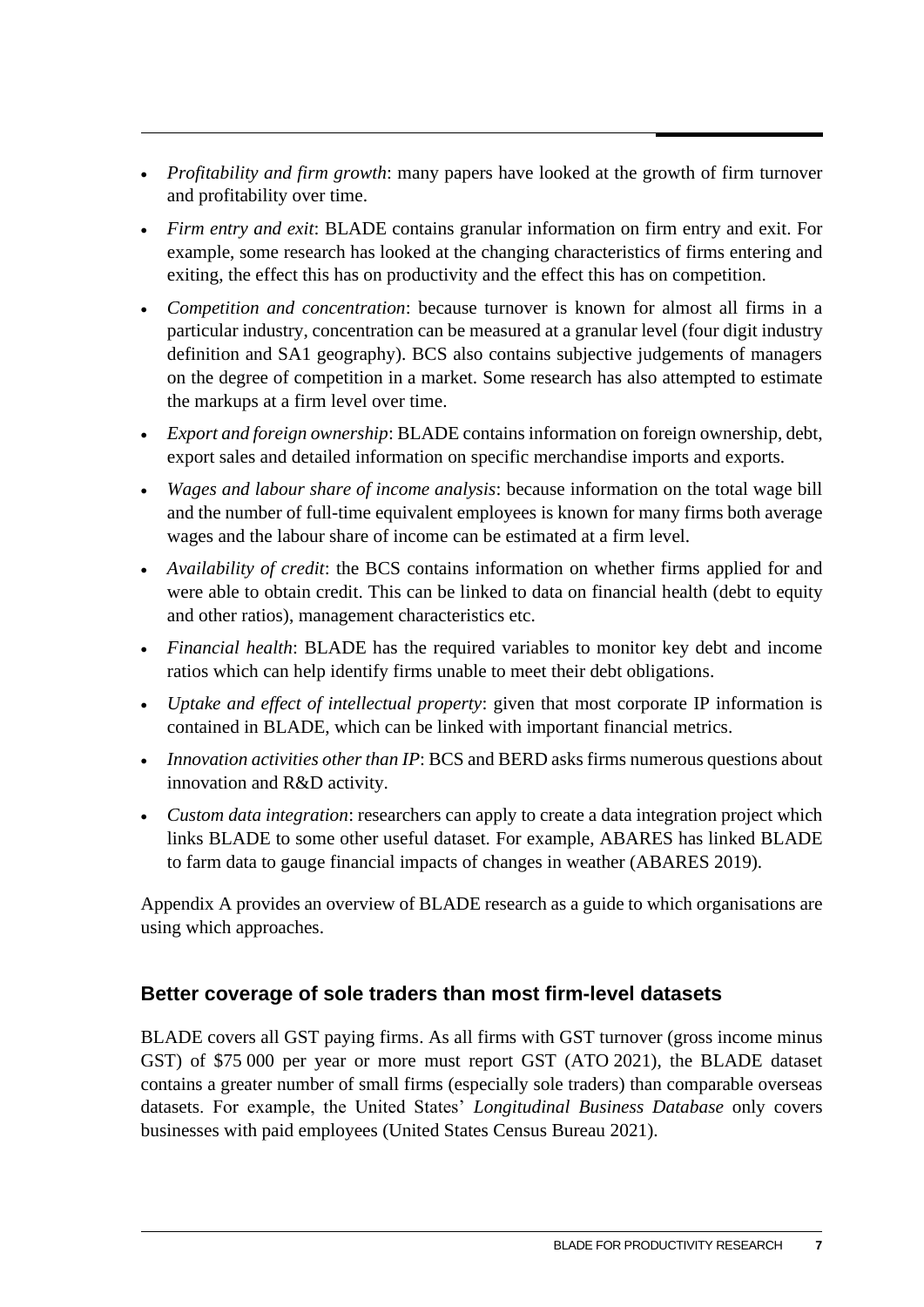## <span id="page-11-0"></span>**Conceptual limitations**

### **Few volume and no price measures**

Almost all core BLADE information consists of accounting values, collected for tax purposes. This means that there is little information on the physical quantities or prices of outputs and inputs. The sole exception to this is the information on employee headcount<sup>1</sup> in the PAYG summary, which can be used to calculate average wages per employee (or other variables on a per employee basis).

This absence of price or volume information makes BLADE difficult to use for certain purposes, such as estimating firm-level productivity or mark-up. Usually, in order to estimate productivity changes over time, prices of output must be held constant to prevent non-productivity related issues from affecting measures of output. For example, if one does not hold prices constant then changes in output (measured in terms of revenue minus intermediate input costs) may reflect changes in consumer demand or the degree of competition in the market.

There is a literature which examines the implications of using revenue as an output measure for productivity estimation, and shows output- and revenue-based measures of productivity are correlated (Foster, Haltiwanger and Syverson 2008). However, the conceptual issue remains, since revenue is *by definition* correlated with output (since revenue equals price times output). Moreover, in some papers, physical productivity has found to be inversely related to output price (Foster, Haltiwanger and Syverson 2008).

Some researchers use aggregate price indices (for example, at the division level) to deflate firm level revenues (Andrews and Hansell 2019) but this will only be the equivalent of deflating by firm-level prices if all firms in the industry provide single products that are perfectly substitutable. That is, under perfect competition. If goods are not perfect substitutes in a particular industry, then aggregate price deflators may not reflect important firm-specific factors such as market power, or changes in the mix of goods that the firm provides (industries are normally defined broadly enough to encompass multiple distinct products). Aggregate price indices might be appropriate if differences in firm prices reflect only quality differences, such that, on a quality-adjusted basis, goods in the same industry are perfect substitutes. But this will only be appropriate for single output firms under a narrow industry definition.

### **Multifactor productivity**

Estimating multifactor productivity in BLADE is complicated by several factors: the absence of prices, or measures of physical units (above), the absence of measures of capital and a potential for negative value add at the firm level. However, BLADE does contain detailed information on investment and the tax deductions for depreciation over a reasonable time

<sup>&</sup>lt;sup>1</sup> BLADE also has a variable, Full-time equivalent employees (FTE) that the ABS imputes using the wages and headcount variables in the PAYG dataset (Hansell, Nguyen and Soriano 2015).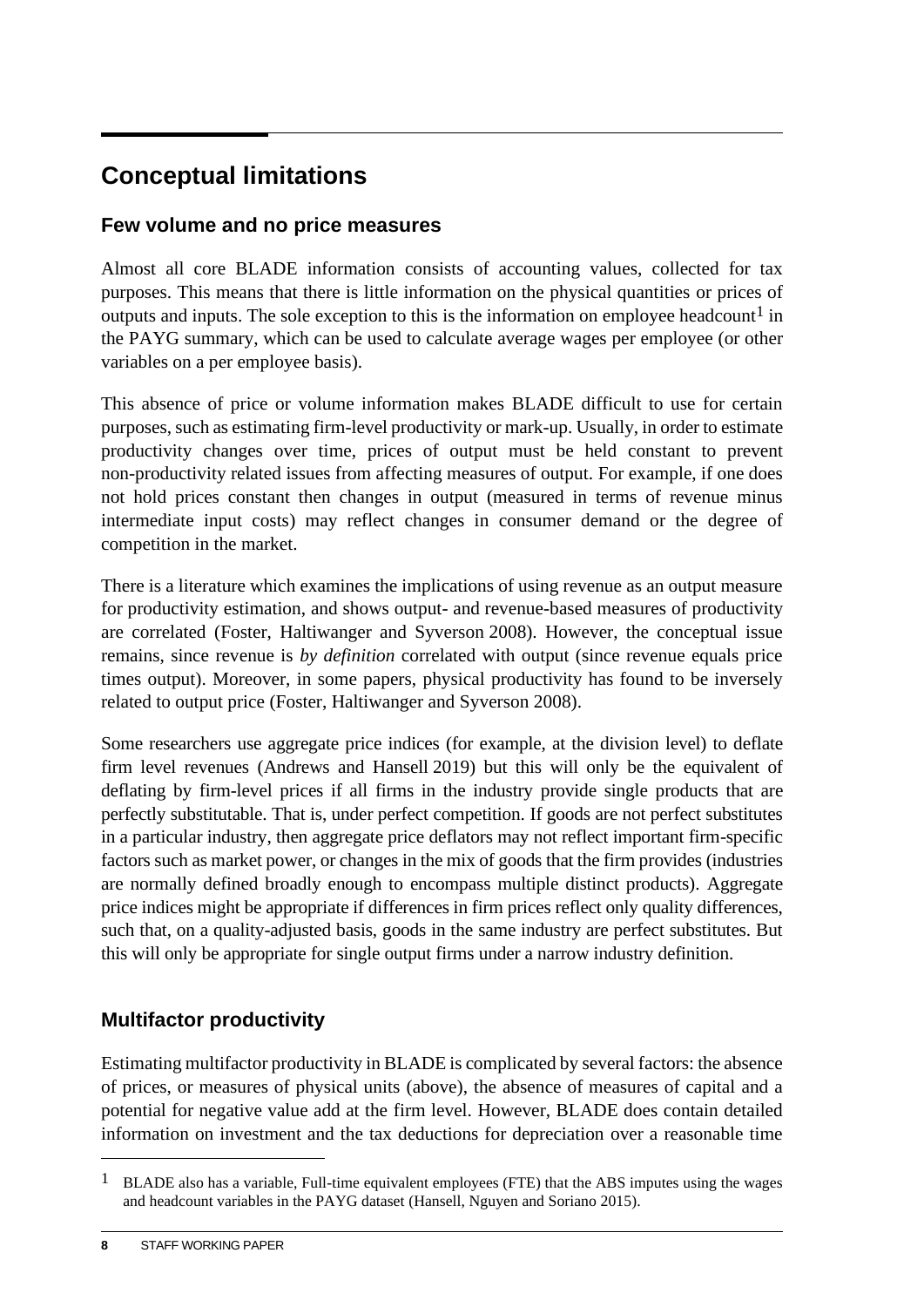frame, meaning researchers could estimate capital via perpetual inventory methods. As of the end of 2019, the ABS have also added termination values of tangible and intangible assets opening new avenues for capital calculation. 2

Modern productivity analysis at an industry level normally begins by accumulating investment data over long periods of time and assuming rates of depreciation for each asset class in order to produce estimates of a net capital stock.3 This approach is called a 'perpetual inventory model' (ABS 2015, p. 361).

While perpetual inventory calculations are theoretically possible in BLADE, the practical difficulties are greater than for industry estimates. In particular, while industry estimates in the national accounts use investment data spanning over 60 years, the BLADE dataset contains only 16 years of data. Firm entries, exits, mergers and data non-reporting mean the effective timeframe for most businesses is even shorter. Moreover, the investment data does not differentiate between different types of capital (as in the National Accounts), so different assets cannot be given different weights (via the rates of return) and different rates of depreciation as is standard practice.

Output measures may also limit the ability to calculate multifactor productivity. While, in aggregate, industries will have positive value added, this does not hold at the firm level. Negative value added can occur where startups are developing their business model, due to adverse shocks such as drought, due to financial transfers between related businesses, due to poor business outcomes or due to data misreporting. Many firms also lack labour and investment data.

Prof. Keven Fox, is currently leading research into a systematic approach to the imputation and output measurement issues surrounding capital and multifactor productivity estimation in BLADE. Prof. Fox's work and code base was set for release in 2019 but has been delayed (Fox 2019).

### **Identifying a business unit**

Ideally, researchers would be able to identify *every* firm in a way that distinguishes between business arms in different industries, that is, an economic firm definition rather than a legal classifier. In practice, this is rarely the case. BLADE suffers from the same difficulties in defining a business unit that plague most other economic statistics, including the national accounts. Many firms are multi-industry conglomerates that need to be subdivided for the purposes of economic statistics. Even relatively simple firms may operate across multiple industries. For example, a computer repair shop may primarily engage in computer repairs (part of 'other services') but also sell computer parts (part of 'retail trade'). Ideally, the

<sup>2</sup> These new variables for termination values of intangible and other depreciating assets are c\_terindep, p\_terintas, t\_terintas, i\_terdepas, c\_terothde, p\_terothas, t\_terothas and i\_terothas

<sup>3</sup> Assumptions about the user cost of capital are also made to allow aggregation of different asset types into a measure of 'capital services'.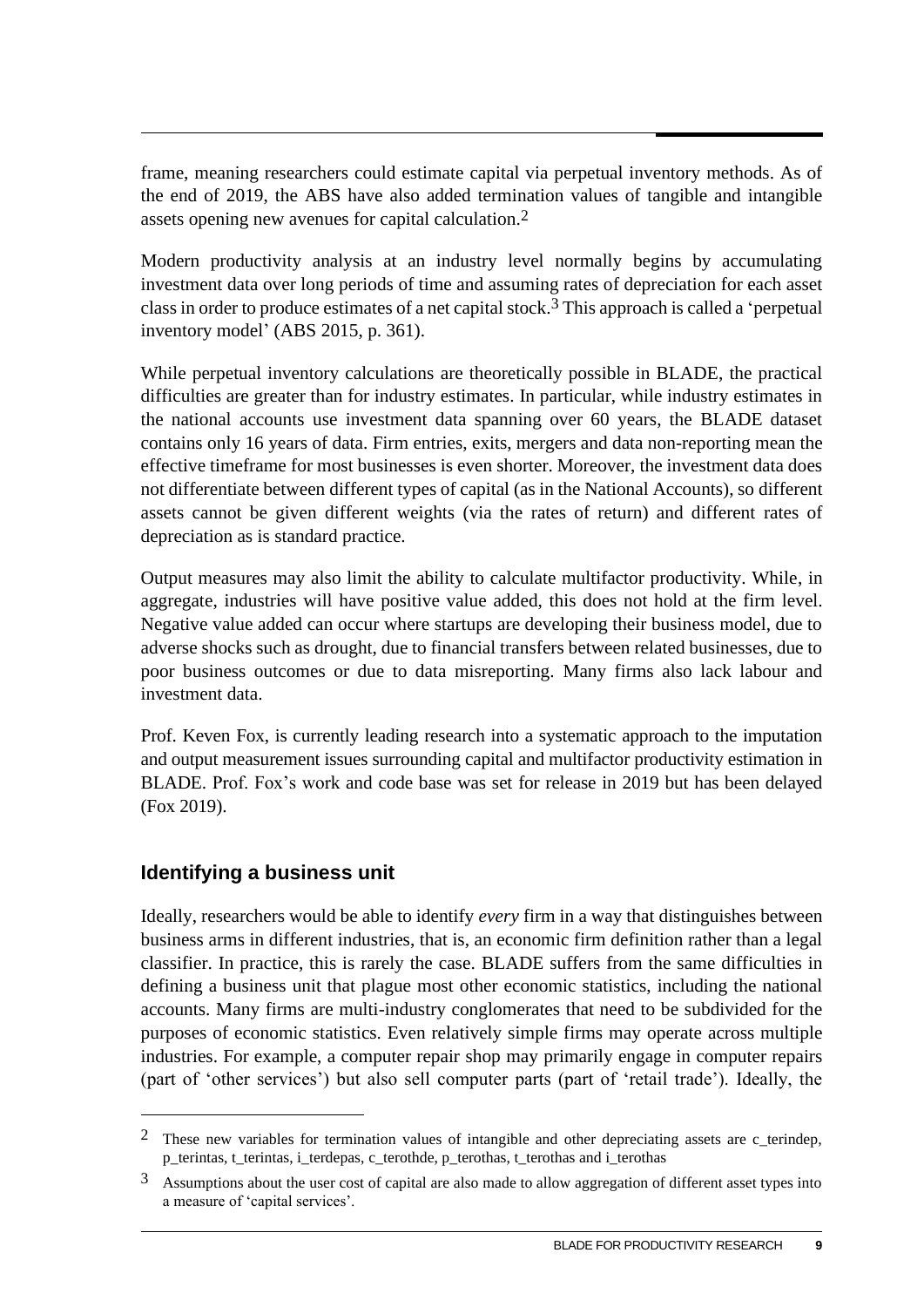researcher would be able to apportion the output and inputs of the business between its various activities, but usually statistical agencies classify businesses by the activity that constitutes the largest portion of its value add (ABS 2006, p. 21).

In BLADE, firms are measured by Australian Business Number (ABN), which is limited in a few key features:

- not every ABN is present in every dataset
- networks of ABNs can obscure the boundaries and functions of firms
- ABN data does not identify mergers and acquisitions in a clear way.

The ABS solution to some of these problems is a scheme of detailed profiling of larger firms to determine 'type of activity units' or TAUs. TAUs are designed to measure an economic producer, rather than a legal entity or ABN. TAUs are defined by type of production and can have n:n relationships with ABNs. All firms which are not profiled are assumed to have a 1 to 1 relationship with ABN.

Though TAUs aid in firm identification, they suffer from a common BLADE problem: incomplete coverage. Profiling organisations for TAUs is a tedious, manual job and it would be impractical for the ABS to fully profile the Australian economy.

### **Tax data vs financial data vs management data vs economic data**

Large companies calculate profits differently for different purposes. Reported profits for tax purposes may not align with profits for financial reporting purposes, which in turn may not align with books kept for internal managerial purposes. There can also be important differences between financial data and economic concepts. For example, depreciation calculated for financial reporting need not reflect economic depreciation (i.e. the fall in usefulness of an asset over time). In addition, tax rules surrounding depreciation may lead to deductable depreciation being brought forward.

These complications mean that correspondences can be missing between a variable in BLADE and the economic phenomena the researcher is investigating.

### **How well does microdata fit with aggregate national accounts data?**

Despite the potential discrepancies between data used for tax administration, and their interpretation to represent economic concepts, most research indicates that firm-level administrative data do track national accounts data relatively well.

Unpublished work from the Treasury and Australian Bureau of Statistics has compared BLADE aggregates to national accounts supply use tables.<sup>4</sup> BLADE variables — such as

<sup>4</sup> For access to these materials, please contact David Hansell (david.hansell@treasury.gov.au).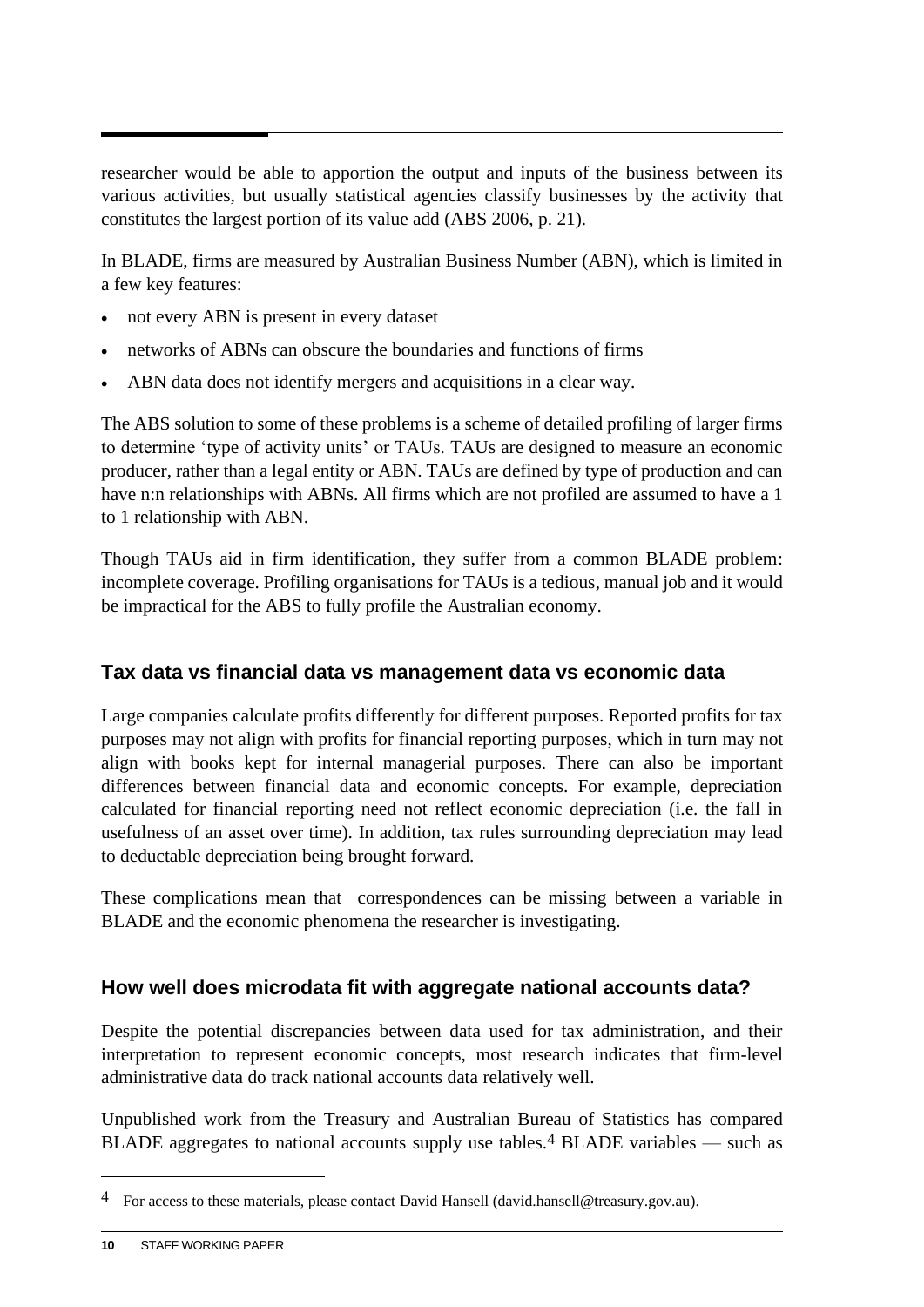<span id="page-14-0"></span>total sales and non-capital purchases — were used to proxy output, intermediate use and value added. Most BLADE industry divisions aggregates showed substantial correlation in level comparisons but growth rates were far less correlated. Almost all industry divisions presented an output level correlation higher than 0.9 and value added higher than 0.8. However, the analysis also found that finance and public administration did not track national accounts well.

Kevin Fox's research — to be published, presented at the 2019 Economic Measurement Group conference — compared industry level estimates of multifactor productivity obtained using BLADE to ABS national accounts data and found they were broadly in line (though there were anomalies, such as finance, with weak correlation across the two datasets) (Fox 2019).

## **Technical limitations**

### **Administrative formats and difficulty handling the size of the data**

The dataset as given by the ABS are a series of comma separated value (CSV) files; one for each financial year and for component of the core and modules that must be combined and cleaned before use. This process of combining and cleaning the datasets is time consuming and is so taxing on computation power that most researchers cannot even use the full core datasets of BLADE, and instead use an abridged version of core BLADE with fewer variables (referred to as 'baby BLADE').

In practice, a full outer join of BLADE may not fit within a Datalab (which the ABS uses to host BLADE) server memory (100 to 200GB) and will not fit when using software such as Stata or Eviews. Out of memory solutions are also difficult as Python and R often rely on external database software such as SQL or Apache Spark for large data. SAS provides one out of memory solution, however, Datalab storage suffers from slow disk transfer speeds which can push out execution times.

As of 2020, the ABS has begun transitioning Datalab projects to new cloud-based infrastructure to provide greater flexibility in analytical tools and server scaling for large data projects such as BLADE. As the rollout continues, researchers will be able to provide better solutions to BLADE data management.

An additional issue is that the ABS, admirably, produces regular updates to the BLADE dataset, and the accompanying changes in formats can break existing code. For example, in past releases, FRAME only contained active firms but now it contains every firm from every time period in every financial year dataset.

### **Missing data**

Many important variables are missing for a very large number of observations (figure 3). This does not necessarily mean that the value is genuinely missing — firms are not liable to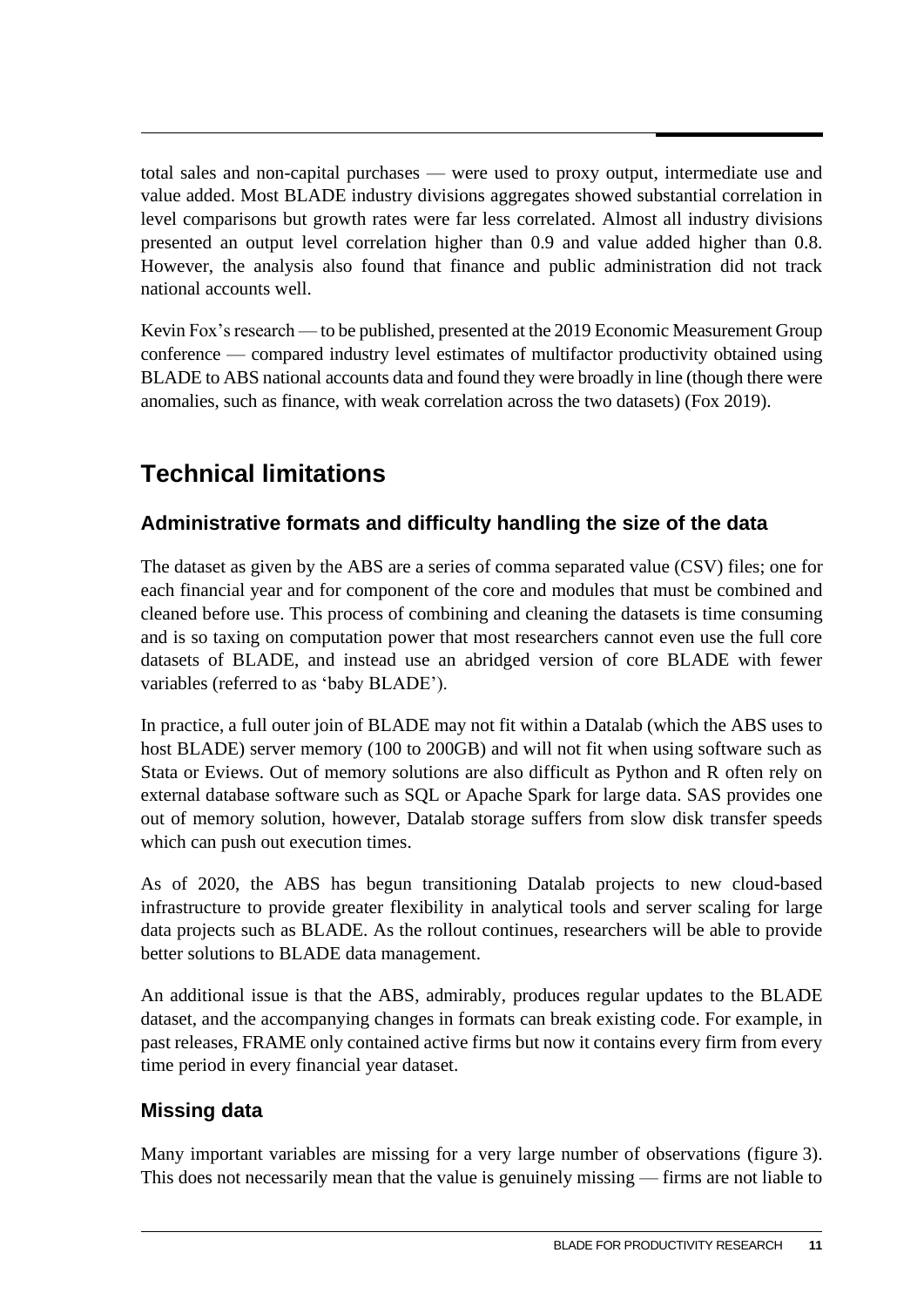complete every section of every tax form. Most of the missing data is because the BIT and PAYG datasets do not cover all BAS submitting firms, and so all the variables contained in these (such as employee headcount and firm assets) are missing for many firms. Even where a firm has completed all three tax forms, there are often cases of them omitting a particular variable, or setting it as zero where this does not make sense (eg. reporting their wage bill as zero when they report a positive employee headcount).

In many cases, even though a firm is not obligated to fill out a particular tax form (such as BIT or PAYG), this does not mean that the relevant information does not exist for that firm. For example, even though a firm may not have to fill in a BIT form, the firm will likely still have revenue, profits, assets and liabilities but the researcher will have no information about these. In this sense, even though the tax data does not exist, from the researchers perspective the information is 'missing' for that firm.

There is little consensus on how to deal with these issues of missing variables in BLADE or other datasets (Little and Rubin 2019). Some researchers have tended to omit observations with missing variables while others have attempted to impute them (Suresh et al. 2019). Keven Fox (2019) has demonstrated the need for a more comprehensive approach to how missing variables and other common problems (e.g. negative value add) are handled in the construction of BLADE productivity statistics. At time of presentation, Fox intended the release of the framework to harmonise how researchers approach these common problems.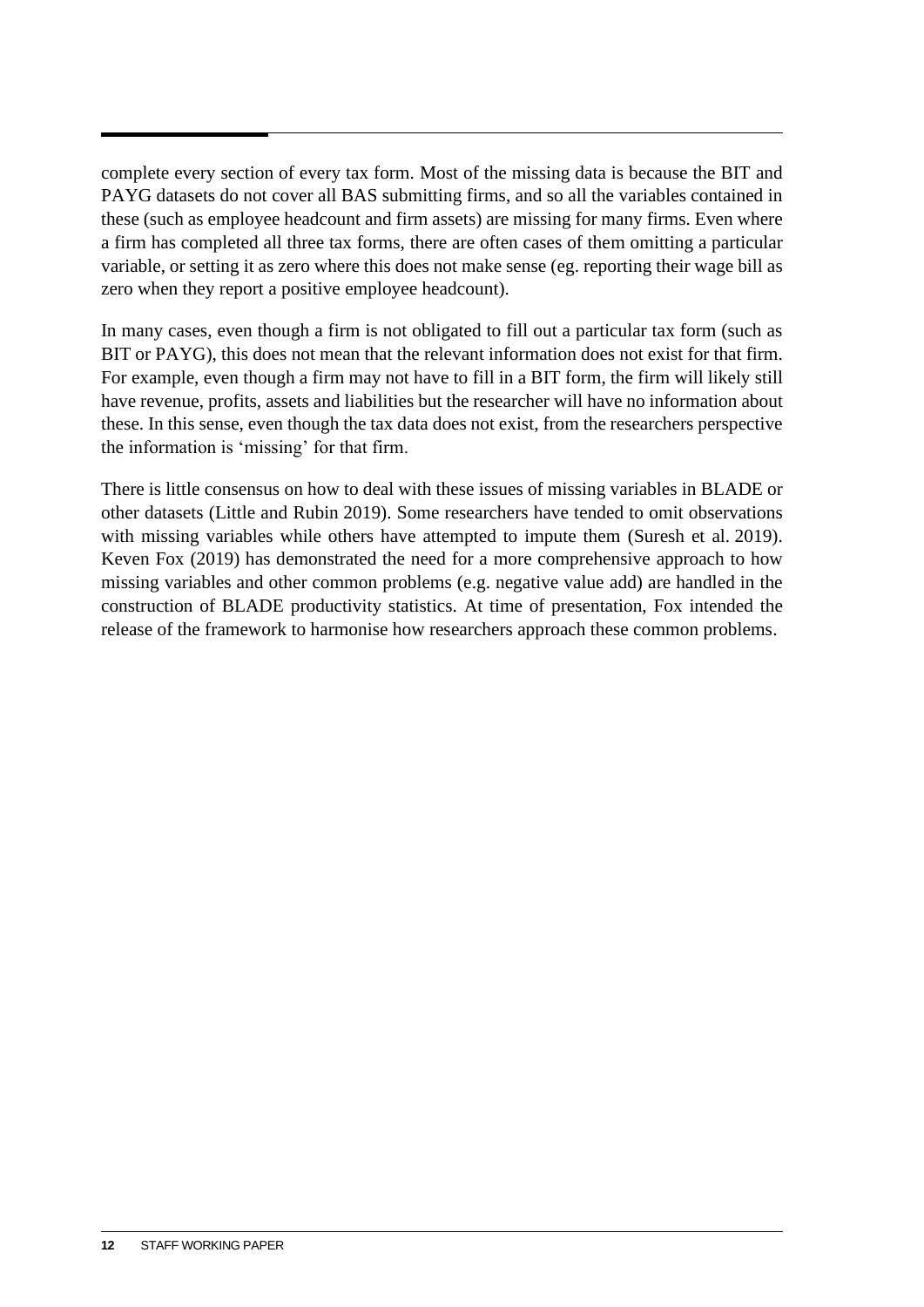

*Source*: Suresh et al. (2019)

Box 1 provides some information on common imputed variables and new imputation methods in BLADE.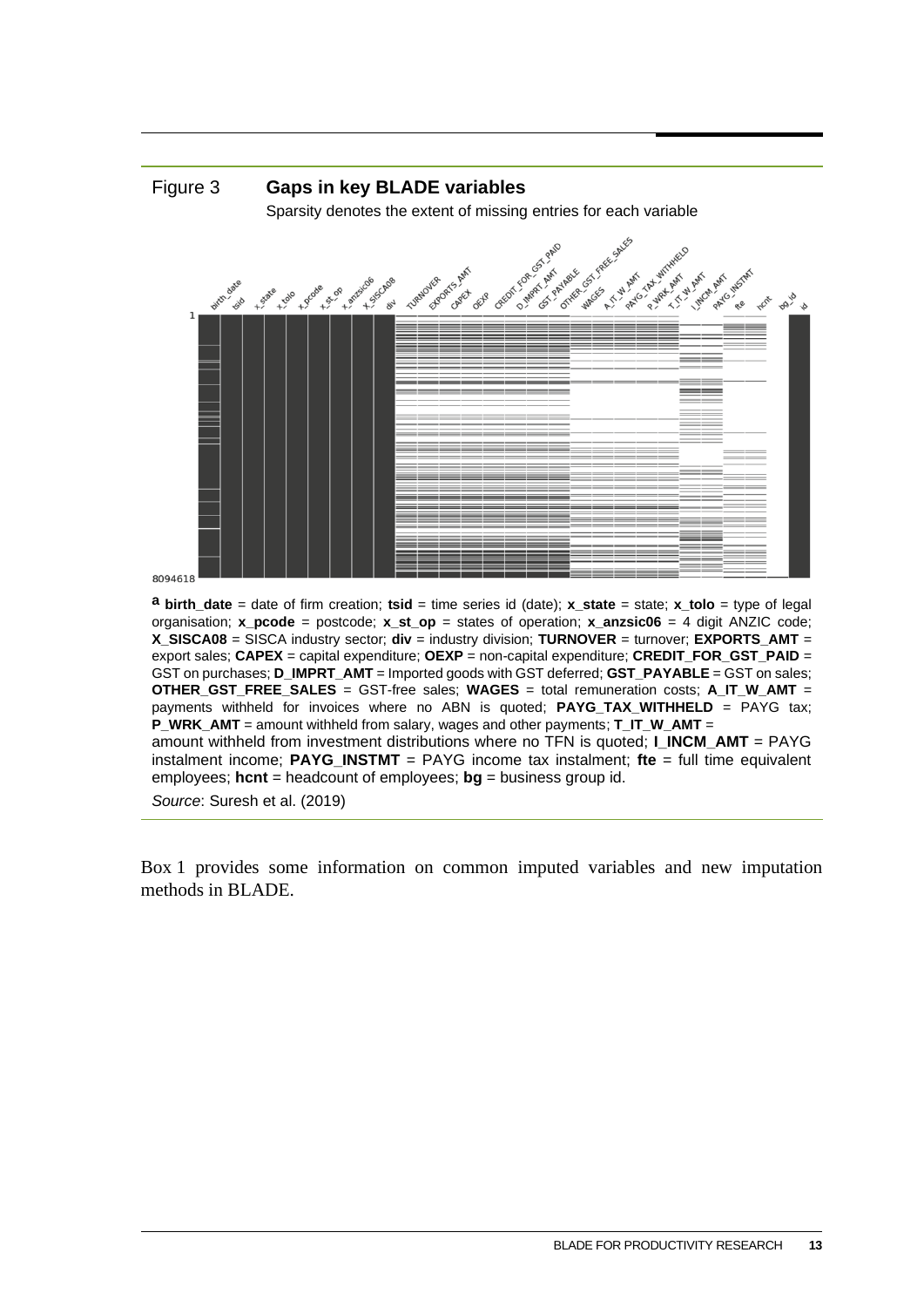### Box 1 **Imputation in BLADE**

Researchers typically impute turnover or full time equivalent workers in BLADE when calculating labour productivity. Imputations have typically been fairly simplistic log-log linear regressions to compensate for long tails in both predictors and outcomes. For example, full time equivalents is often defined as:

 $log(full$  time equivalents) =  $\alpha + \beta log(wages) + \epsilon$ 

While this approximation is a reasonably good fit of the data it restricts use of negative values and could be improved. Newer research has tested various machine learning methods to predict both turnover and full time equivalents. This research found simpler models tended to overfit in a large dataset like BLADE but ensemble method with multiple sub-sampling could produce small errors and good fit. The following shows the mean average of 10 runs of each turnover prediction algorithm using a 90/10 train/test approach:

| Algorithm                | No. Features | <b>MAE</b> | <b>RMSE</b> | <b>SMAPE</b> | <b>MSE</b> | $R^2$  | Time (s) |
|--------------------------|--------------|------------|-------------|--------------|------------|--------|----------|
| Linear Regression        | 14           | 0.253      | 0.381       | 4.62%        | 0.145      | 70.82% | 333      |
| <b>Decision Tree</b>     | 14           | 0.071      | 0.236       | 1.39%        | 0.056      | 88.79% | 2 0 0 3  |
| <b>Ridge Regression</b>  | 14           | 0.253      | 0.381       | 4.62%        | 0.145      | 70.82% | 58       |
| <b>Bayesian Ridge</b>    | 14           | 0.253      | 0.381       | 4.62%        | 0.145      | 70.82% | 416      |
| LassoCV                  | 14           | 0.253      | 0.381       | 4.62%        | 0.145      | 70.82% | 1 407    |
| <b>OMPursuitCV</b>       | 14           | 0.262      | 0.392       | 4.79%        | 0.154      | 69.05% | 672      |
| <b>Bagging</b>           | 14           | 0.06       | 0.177       | 1.16%        | 0.031      | 93.69% | 18 348   |
| <b>Extra Trees</b>       | 14           | 0.063      | 0.174       | 1.21%        | 0.03       | 93.90% | 5 709    |
| <b>Gradient Boosting</b> | 14           | 0.074      | 0.191       | 1.41%        | 0.037      | 92.63% | 16 725   |
| <b>Random Forest</b>     | 14           | 0.06       | 0.177       | 1.16%        | 0.031      | 93.70% | 17 527   |
| <b>MLP</b>               | 14           | 0.078      | 0.185       | 1.48%        | 0.034      | 93.35% | 85 805   |
| <b>GAM</b>               | 14           | 0.134      | 0.244       | 2.47%        | 0.06       | 87.98% | 9472     |

**a MAE** = Mean Absolute Error; **RMSE** = Root Mean Squared Error; **sMAPE** = symmetric Mean Absolute Percentage Error.

Source: Suresh et al. (2019).

### **Omitted firms**

All ABS firm data, not just BLADE, omit some small firms.<sup>5</sup> To some extent, the ABS has no choice in the matter — businesses which earn less than \$75 000 in revenue per annum are not required to register an ABN (though there are other incentives to register for these firms).6 By their nature, businesses without ABNs are not recorded in government administrative data.

<sup>5</sup> See ABS (*Counts of Australian Businesses, including Entries and Exits*, Cat. no. 8165.0) and explanatory notes for the Australian Bureau of Statistics Business Register.

<sup>6</sup> \$75 000 represents the threshold for GST liability. A GST liable firm is required to both have an ABN and complete a Business Activity Statement. Low revenue firms may still register an ABN to prevent payers from withholding the top marginal rate of PAYG tax from payments.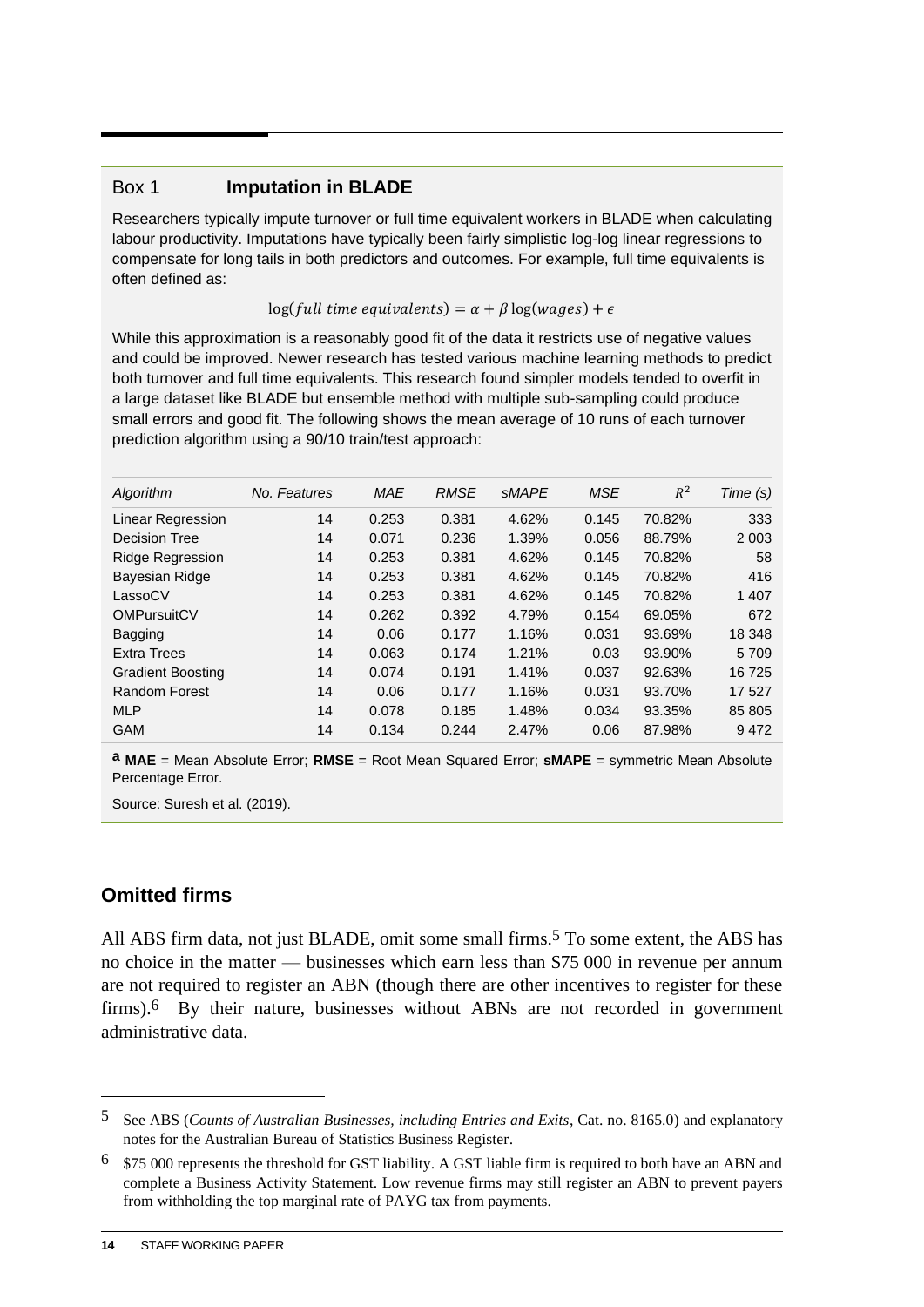The impact of excluding firms without an ABN is not clear as 'the number of businesses in this category is currently unknown to the ABS'(ABS 2019). Furthermore, the exclusion rule for these firms is a function of size meaning that the population of excluded firms is not the same as the population of included firms. This is particularly important for entry and exit measures as new entrants are likely to start small and may exit before meeting reporting thresholds. Many papers using BLADE thus far have focused on labour productivity using full-time equivalent employment variables. As many of the low revenue firms do not employ (sole traders and similar), exclusion of these firms has not been as problematic.7

At this stage, identifying businesses by ABN with over \$75 000 revenue in BLADE is acknowledged but accepted as a limitation. There would also be little value in adding firms with less than \$75 000 in revenue and an ABN as these firms do not have any reporting liability (e.g.  $BAS$ ) — i.e. there would be no data for these firms. Given that BLADE will be mostly used to conduct firm level analysis, not something more aggregated, simply identifying the existence of additional firms without any of their characteristics would not add meaningful information to the dataset.

<sup>7</sup> More than three quarters of firms are non-employers in their first year of operation (Bakhtiari 2017).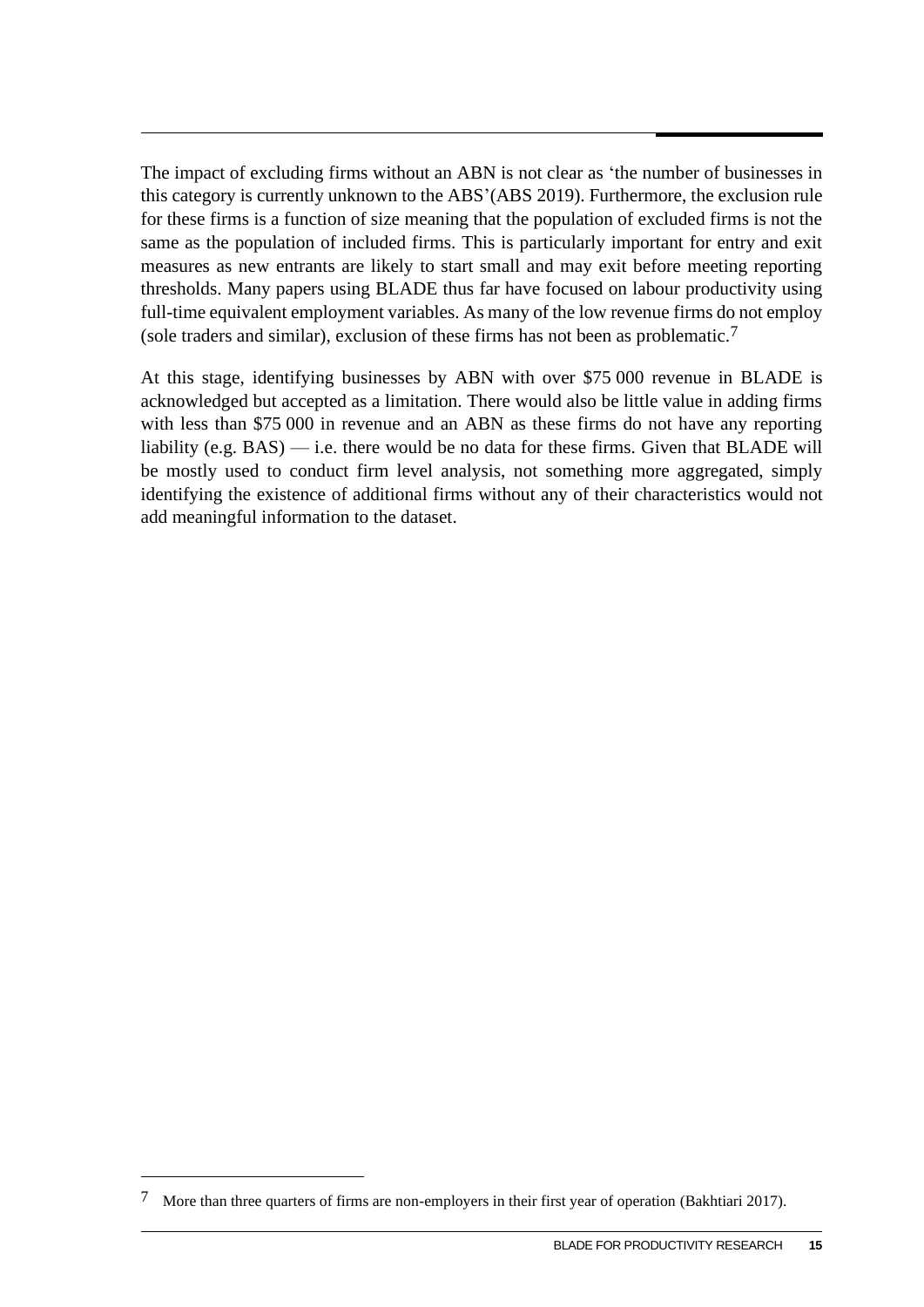## <span id="page-19-0"></span>**Appendix A: Who's doing what with BLADE?**

| Table A.1    |                                                                      | <b>BLADE research overview</b>                |                                                                                                                                                                                                                                                          |
|--------------|----------------------------------------------------------------------|-----------------------------------------------|----------------------------------------------------------------------------------------------------------------------------------------------------------------------------------------------------------------------------------------------------------|
|              |                                                                      | Select current and past BLADE research papers |                                                                                                                                                                                                                                                          |
| Organisation | Topic                                                                | Citation                                      | <b>Description</b>                                                                                                                                                                                                                                       |
| Treasury     | Productivity<br>Dispersion                                           | (Campbell, Sibelle and<br>Soriano 2019)       | Measured the dispersion of labour<br>productivity across firms and across time<br>and found increasing dispersion and<br>evidence of laggards.                                                                                                           |
| ABS/UNSW     | Capital<br>measurement and<br><b>MFP</b> estimation                  | Unpublished                                   | Attempted to estimate capital stocks and<br>multifactor productivity levels at a firm<br>level. Also attempted to systematise the<br>methodology of dealing with missing data<br>and variables in BLADE.                                                 |
| Treasury     | Wage stagnation                                                      | (Andrews et al. 2019)                         | Found that the recent slowdown in wage<br>growth coincided with a breaking of the link<br>between productivity growth and wage<br>growth at a firm level.                                                                                                |
| Industry     | Management<br>capability                                             | (Agarwal et al. 2019)                         | Industry developed several indices of<br>management capability based on the<br>BCSM, and compared this with similar<br>metrics in the United States and found<br>Australia firms to be lacking.                                                          |
| Industry     | Productivity in the (Bakhtiari 2019)<br>manufacturing<br>sector      |                                               | Looked at the productivity characteristics<br>of entrants vs incumbents in the<br>manufacturing industry. Noteable as the<br>first attempt to estimate capital stocks and<br>MFP at a firm level in BLADE.                                               |
| RBA          | Credit availability                                                  | (Araujo and<br>Hambur 2018)                   | Using BCS and BIT, looked at the financial<br>characteristics of firms that applied for<br>credit and were either accepted or<br>rejected.                                                                                                               |
| <b>RBA</b>   | Concentration<br>and mark up in<br>the retail sector                 | (Hambur and La<br>Cava 2018)                  | Using an estimate of the production<br>function, attempted to estimate the mark-<br>ups of retail firms, finding evidence of<br>declining competition in the retail sector.                                                                              |
| Industry     | Effect of<br>innovation on<br>business growth                        | (Hendrickson et al. 2018)                     | Using BCS and BLADE core, found that<br>persistent innovators significantly outgrow<br>their less persistent and non-innovator<br>counterparts in terms of sales, value<br>added, employment and profit growth                                           |
| Industry     | firms using<br>employee share<br>schemes                             | Performance of (Hendrickson et al. 2017)      | Using EAS and BLADE core, found that<br>SMEs were much more likely pay wages in<br>the form of shares in profits. Further those<br>that engaged in share schemes tended to<br>have lower employee churn, higher wages<br>and higher labour productivity. |
| Industry     | Exporter<br>characteristics<br>and performance                       | (Tuhin and<br>Swanepoel 2017)                 | Exporters tend to be larger and show<br>superior growth performance prior to<br>exporting, than non-exporters.                                                                                                                                           |
| Industry     | The effect of age<br>on Australian<br>small-to-medium<br>enterprises | (Smith and<br>Hendrickson 2016)               | Younger SMEs are more likely to<br>collaborate and engage in innovative<br>behaviour and this is associated with a<br>range of growth variables, including:<br>employment growth, sales growth and<br>productivity and profitability.                    |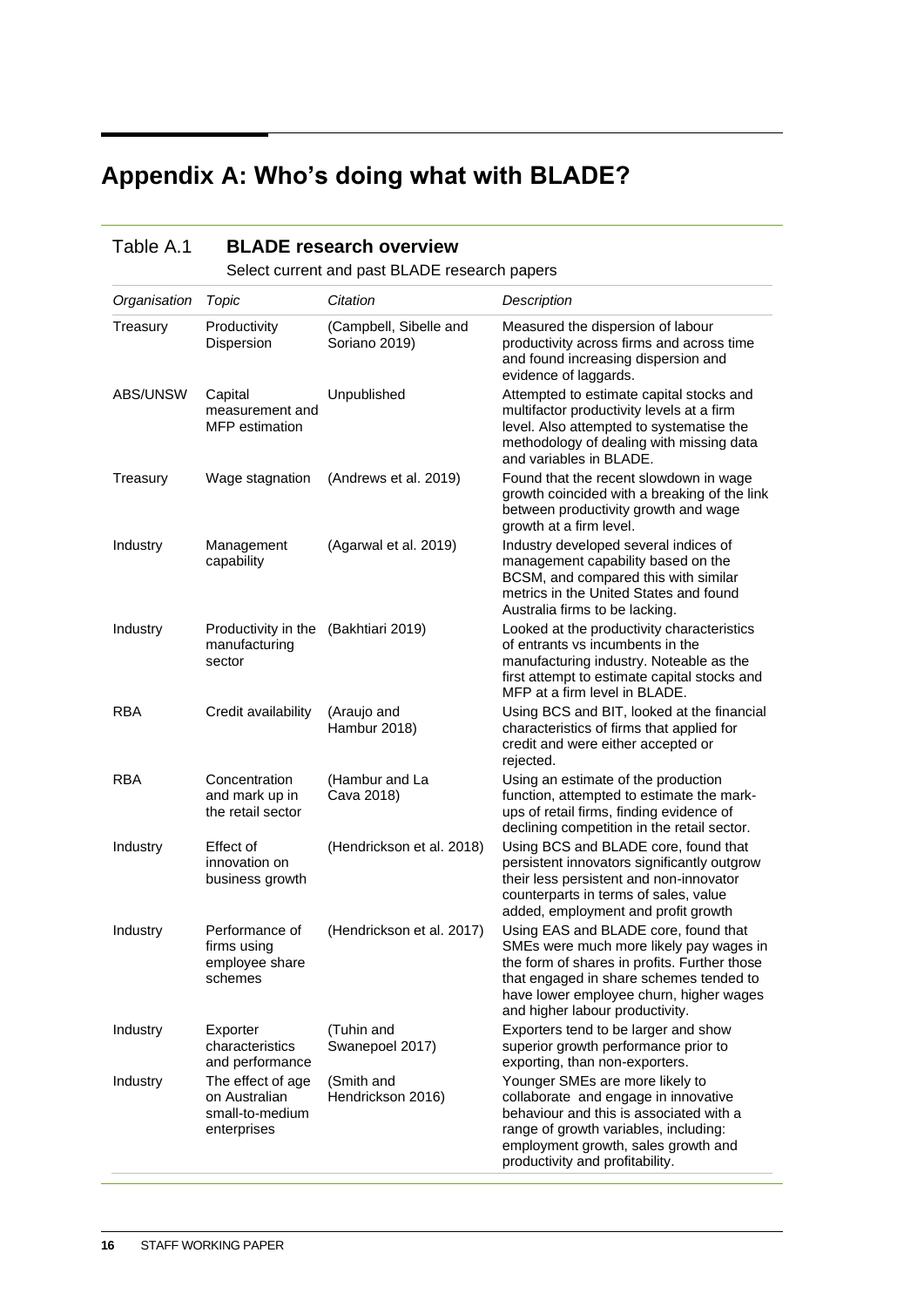### <span id="page-20-0"></span>**Appendix B: BLADE core data item list**

### **Frame (information from the ABS business register)**

- BLADE Unit ID
- BLADE Enterprise Group ID
- Time series ID
- State
- Postcode
- Industry Division 2006
- Australian and New Zealand Standard Industrial Classification (ANZSIC), 2006

### **Business Activity Statement (BAS)**

- Total sales
- Export sales
- Other GST-free sales
- Capital purchases
- Non-capital purchases
- Total salary, wages and other payments
- Amount withheld from salary, wages and other payments
- Amount withheld from payment of invoices where no ABN is quoted

### **Pay As You Go personal income tax**

- Head count
- Full time equivalent workers
- Standard Institutional Sector Classification of Australia (SISCA) 2008
- Type of Legal Organisation (TOLO)
- Birth Date (year)
- States of operation
- Alive status
- Non Profit Institution flag
- Private/Public indicator
- Amount withheld from investment distributions where no TFN is quoted
- Pay as you go (PAYG) tax withheld
- Pay as you go (PAYG) income tax instalment
- Pay as you go (PAYG) instalment income
- Goods and services tax (GST) on sales or GST instalment
- Goods and services tax (GST) on purchases
- Imported goods with GST deferred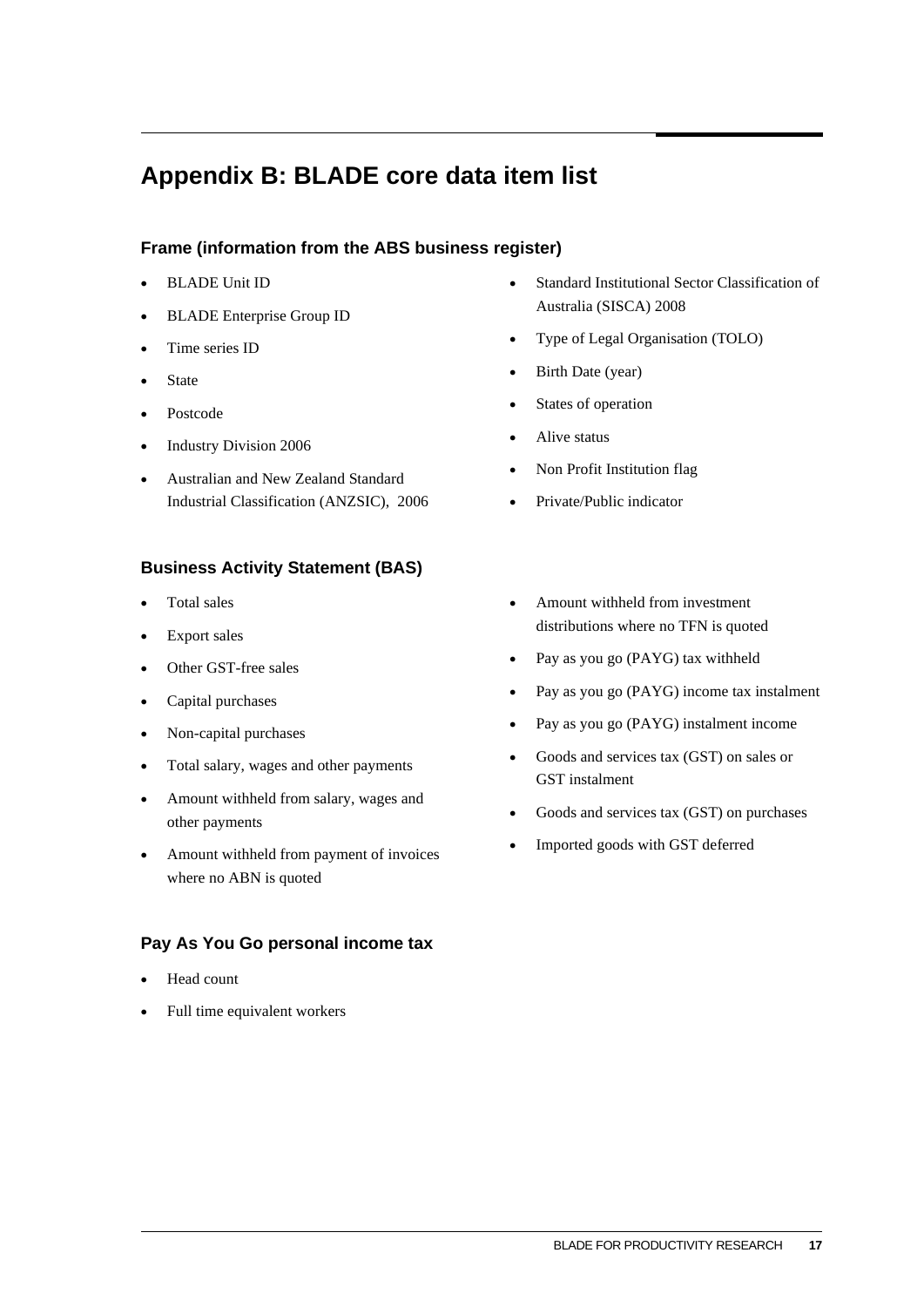### **Business Income Tax**

### Table B.1 **Variables in Business Income Tax dataset**

Variables included by type of business entity

|                                                                                        | form | Company Partnership<br>form | form | Trust Individual<br>form |
|----------------------------------------------------------------------------------------|------|-----------------------------|------|--------------------------|
| <b>Business income</b>                                                                 |      |                             |      |                          |
| Other sales of goods and services                                                      | ✓    |                             |      |                          |
| Government industry payments assessable for tax (non-<br>primary production)           |      | ✓                           | ✓    | ✓                        |
| Government industry payments assessable for tax<br>(primary production)                |      | ✓                           | ✓    | ✓                        |
| Total business income/non-primary production                                           |      | ✓                           | ✓    | ✓                        |
| Total business income/primary production                                               |      |                             |      |                          |
| Total business income                                                                  | ✓    |                             |      | ✓                        |
| Gross distribution from partnerships                                                   | ✓    |                             |      |                          |
| Gross distribution from trusts                                                         | ✓    |                             |      |                          |
| Gross payments where ABN not quoted                                                    | ✓    |                             |      |                          |
| Gross Payments Where Australian Business Number<br>Not Quoted - Non-Primary Production |      |                             |      | ✓                        |
| Gross Payments Where Australian Business Number<br>Not Quoted - Primary Production     |      |                             |      | ✓                        |
| Gross rent and other leasing and hiring income                                         | ✓    |                             |      |                          |
| Other gross income                                                                     |      |                             |      |                          |
| Gross Payments - Labour Hire Or Other Specified<br>Payments - Non-Primary Production   |      |                             |      | ✓                        |
| Business Income/Gross Pmt - Voluntary Agreement - Pp                                   |      |                             |      |                          |
| Business Income/Gross Pmt - Voluntary Agreement - Npp                                  |      |                             |      |                          |
| Gross Payments - Labour Hire Or Other Specified<br>Payments - Primary Production       |      |                             |      | ✓                        |
| Assessable government industry payments                                                | ✓    |                             |      |                          |
| Gross payments subject to foreign resident withholding                                 | ✓    |                             |      |                          |
| Income from financial arrangements (TOFA)                                              | ✓    |                             |      |                          |
| Unrealised gains on revaluation of assets to fair value                                | ✓    |                             |      |                          |
| <b>Total dividends</b>                                                                 | ✓    |                             |      |                          |
| Forestry managed investment scheme income                                              | ✓    |                             |      |                          |
| Fringe benefit employee contributions                                                  | ✓    |                             | ✓    |                          |
| Gross interest                                                                         | ✓    | ✓                           | ✓    |                          |
| Gross payments subject to foreign resident withholding -<br><b>NPP</b>                 |      |                             |      |                          |
| Gross payments subject to foreign resident withholding -<br>PP.                        |      |                             |      | ✓                        |
| Gross payments where ABN not quoted - NPP                                              |      |                             |      |                          |
| Gross payments where ABN not quoted - PP                                               |      |                             |      |                          |
|                                                                                        |      |                             |      | (continued next page)    |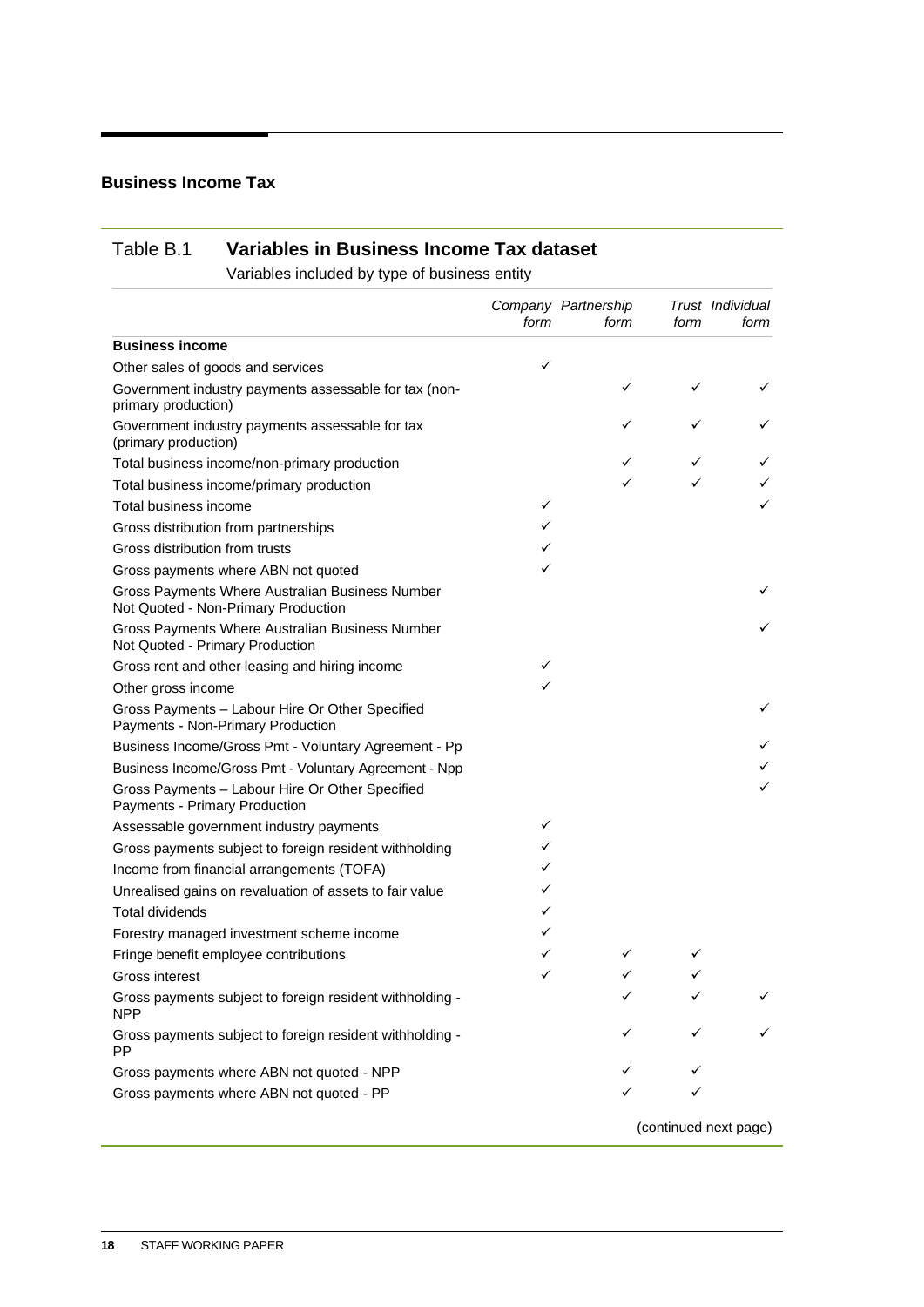Variables included by type of business entity

|                                                                            | form | Company Partnership<br>form | <b>Trust form</b> | Individual<br>form |
|----------------------------------------------------------------------------|------|-----------------------------|-------------------|--------------------|
| <b>Business income</b>                                                     |      |                             |                   |                    |
| Other business income - NPP                                                |      | ✓                           | ✓                 |                    |
| Other business income - PP                                                 |      |                             | ✓                 |                    |
| <b>Business expenses</b>                                                   |      |                             |                   |                    |
| Cost of sales                                                              | ✓    | ✓                           | ✓                 | ✓                  |
| Contractor, sub-contractor and commission expenses                         | ✓    | ✓                           | ✓                 |                    |
| Employee superannuation expenses                                           |      |                             | ✓                 |                    |
| <b>Bad debts</b>                                                           | ✓    |                             | ✓                 |                    |
| Lease expenses overseas                                                    | ✓    |                             |                   |                    |
| Lease expenses within Australia                                            |      |                             |                   |                    |
| Lease expenses                                                             |      | ✓                           | ✓                 |                    |
| Rent expenses                                                              | ✓    | ✓                           | ✓                 |                    |
| Interest expenses overseas                                                 | ✓    |                             |                   |                    |
| Interest expenses within Australia                                         |      |                             |                   |                    |
| Interest incurred on money borrowed from Australian<br>or overseas sources |      |                             |                   |                    |
| Depreciation expenses                                                      | ✓    |                             | ✓                 |                    |
| Extraordinary items                                                        | ✓    |                             |                   |                    |
| <b>Total expenses</b>                                                      |      | ✓                           | ✓                 |                    |
| Operating profit or loss                                                   |      |                             |                   |                    |
| Royalty expenses within Australia                                          |      |                             |                   |                    |
| Royalty expenses overseas                                                  | ✓    |                             | ✓                 |                    |
| Total royalty expenses                                                     |      |                             | ✓                 |                    |
| Expense reconciliation adjustments                                         |      |                             | ✓                 |                    |
| Income reconciliation adjustments                                          |      |                             | ✓                 |                    |
| Unrealised losses on revaluation of assets to fair value                   | ✓    |                             |                   |                    |
| Expenses from financial arrangements (TOFA)                                | ✓    |                             |                   |                    |
| All other expenses                                                         |      | ✓                           | ✓                 |                    |
| Motor vehicle expenses                                                     |      |                             | ✓                 |                    |
| Repairs and maintenance                                                    |      |                             |                   |                    |
| Foreign resident withholding expenses                                      |      |                             |                   |                    |
| <b>Business income or loss</b>                                             |      |                             |                   |                    |
| Total profit or loss                                                       | ✓    |                             |                   |                    |
| Net business income or loss (non-primary production)                       |      | ✓                           |                   |                    |
| Net business income or loss (primary production)                           |      |                             |                   | ✓                  |
| Net business income or loss this year (non-primary<br>production)          |      |                             |                   |                    |
| Net business income or loss this year (primary<br>production)              |      |                             |                   |                    |
|                                                                            |      |                             |                   | (continued)        |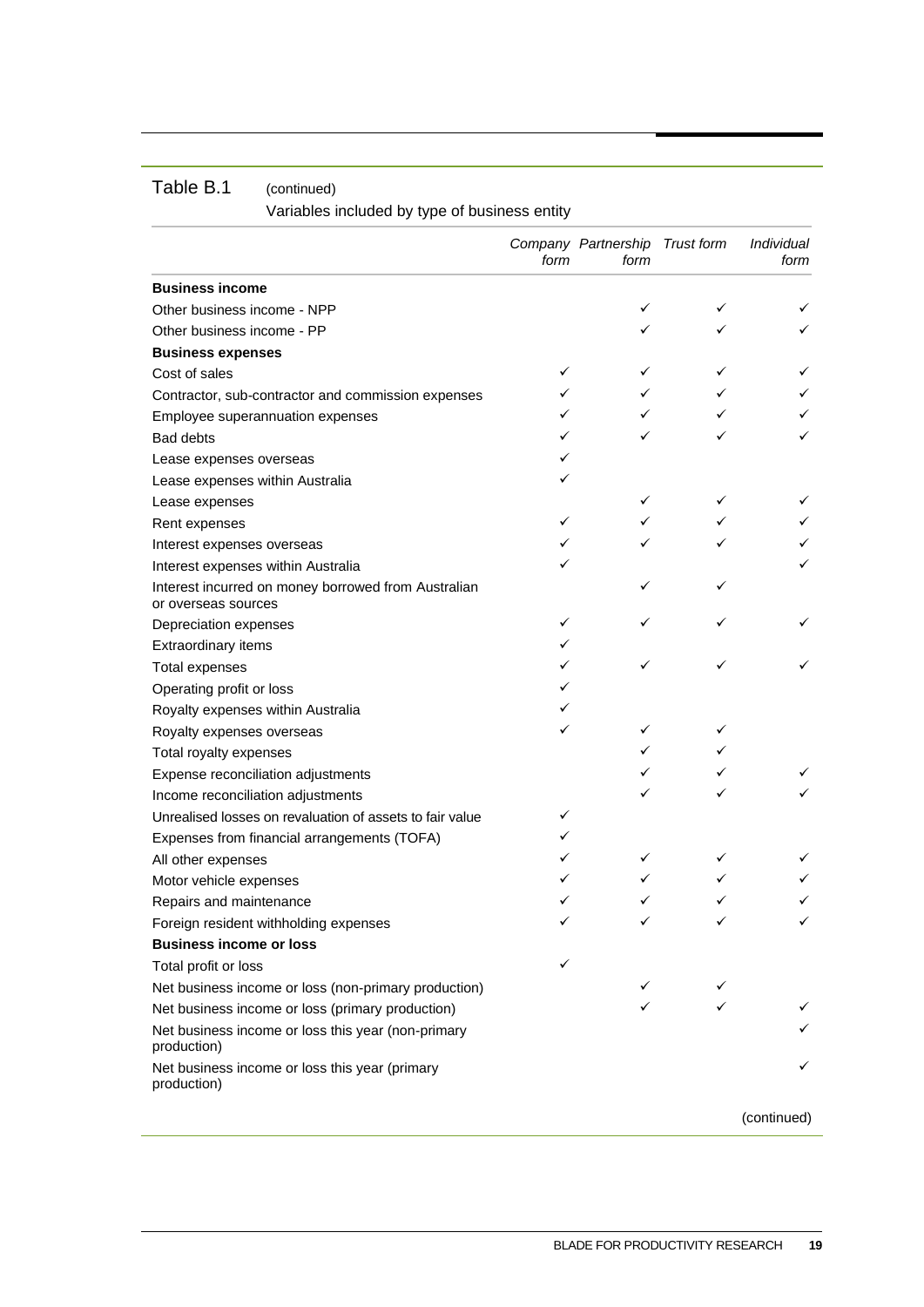Variables included by type of business entity

|                                                                                                 | form | Company Partnership Trust form<br>form |   | Individual<br>form |
|-------------------------------------------------------------------------------------------------|------|----------------------------------------|---|--------------------|
| <b>Partnerships and trusts</b>                                                                  |      |                                        |   |                    |
| Distribution from partnerships - Primary production                                             |      | ✓                                      | ✓ |                    |
| Share of net income from trusts - Primary Production                                            |      | ✓                                      | ✓ |                    |
| Deductions relating to distribution in labels A and Z -<br><b>Primary Production</b>            |      | ✓                                      | ✓ |                    |
| Distribution from partnerships, less foreign income -<br><b>Net-Primary Production</b>          |      |                                        | ✓ |                    |
| Distribution from trusts, less net capital gain and<br>foreign income - Non-Primary Production  |      |                                        | ✓ |                    |
| Deductions relating to distribution in labels B and R -<br>Non-Primary Production               |      |                                        | ✓ |                    |
| Franked distributions from trusts                                                               |      | ✓                                      | ✓ |                    |
| Deductions relating to franked distributions from trusts<br>in label F                          |      |                                        |   |                    |
| <b>Taxable/net income or loss</b>                                                               |      |                                        |   |                    |
| Capital works deductions                                                                        | ✓    | ✓                                      | ✓ |                    |
| Taxable income or loss                                                                          | ✓    |                                        |   |                    |
| Deferred non-commercial business losses from a prior<br>year - NPP                              |      |                                        |   |                    |
| Deferred non-commercial business losses from a prior<br>year - PP                               |      |                                        |   |                    |
| Total of items 5 to 14 (previously items 4 to 11) on the<br>Partnerships and Trusts tax returns |      | ✓                                      | ✓ |                    |
| Australian franking credits from a New Zealand<br>company                                       | ✓    |                                        |   |                    |
| Deduction for decline in value of depreciating assets                                           | ✓    |                                        |   |                    |
| Deduction for environmental protection expenses                                                 | ✓    |                                        |   |                    |
| Exempt income                                                                                   | ✓    |                                        |   |                    |
| Forestry managed investment scheme deductions                                                   | ✓    |                                        |   |                    |
| Franking credits                                                                                | ✓    |                                        |   |                    |
| Immediate deduction for capital expenditure                                                     | ✓    |                                        |   |                    |
| Net capital gain                                                                                | ✓    |                                        | ✓ |                    |
| Non-deductible exempt income expenditure                                                        | ✓    |                                        |   |                    |
| Non-deductible expenses                                                                         | ✓    |                                        |   |                    |
| Offshore banking unit adjustment                                                                |      |                                        |   |                    |
| Other assessable income                                                                         | ✓    |                                        |   |                    |
| Other deductible expenses                                                                       | ✓    |                                        |   |                    |
| Other income not included in assessable income                                                  | ✓    |                                        |   |                    |
| Section 46FA deductions for flow-on dividends                                                   |      |                                        |   |                    |
| TOFA deductions from financial arrangements not<br>included in item 6                           | ✓    |                                        |   |                    |
| TOFA income from financial arrangements not included<br>in item 6                               | ✓    |                                        |   |                    |

(continued)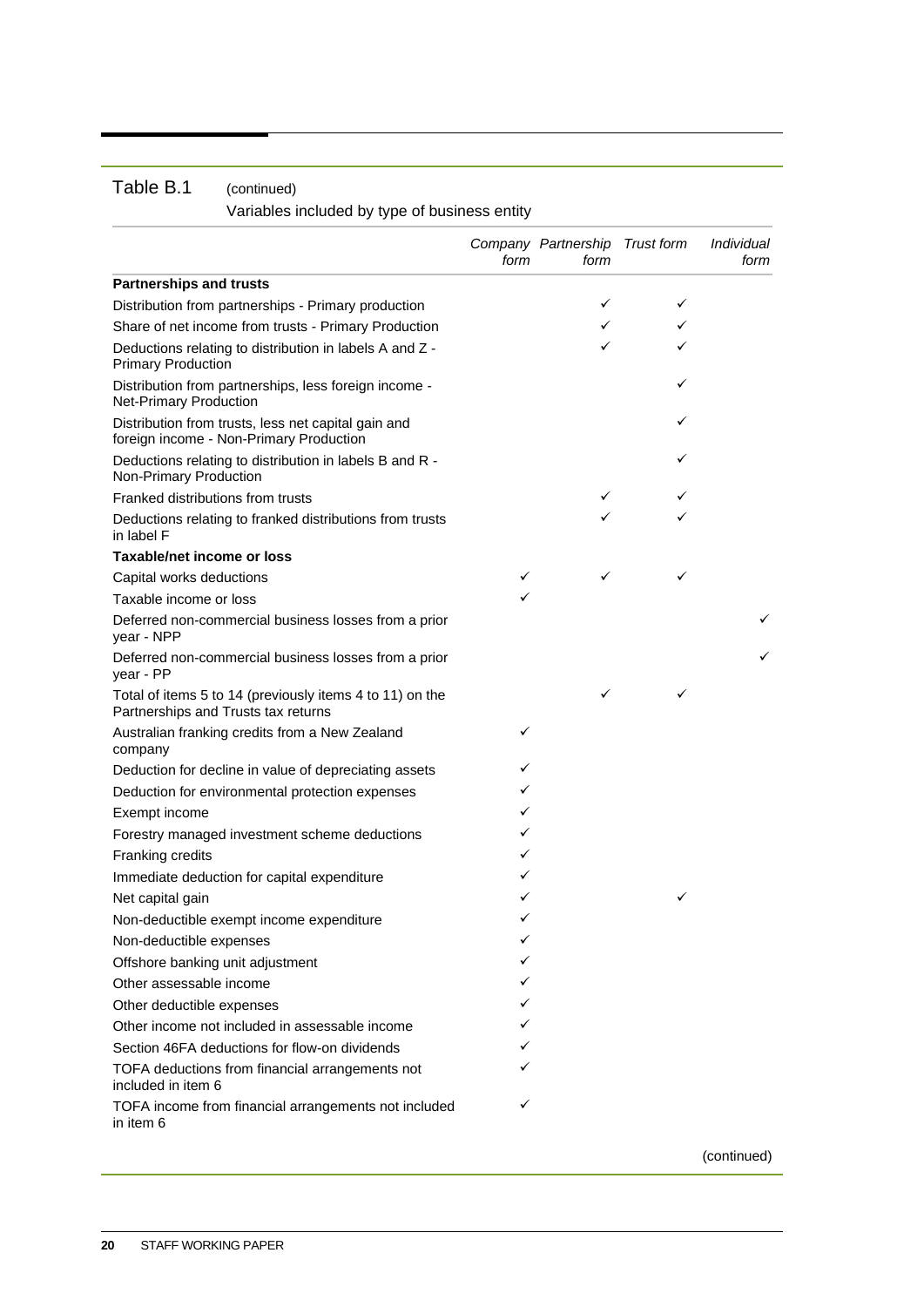Variables included by type of business entity

|                                                                                      | form | Company Partnership Trust form<br>form |   | Individual<br>form |
|--------------------------------------------------------------------------------------|------|----------------------------------------|---|--------------------|
| Taxable/net income or loss                                                           |      |                                        |   |                    |
| Tax losses deducted                                                                  | ✓    |                                        |   |                    |
| Tax losses transferred in                                                            | ✓    |                                        |   |                    |
| Deduction for project pool                                                           | ✓    | ✓                                      | ✓ |                    |
| Landcare operations and business deduction for<br>decline in value of water facility |      |                                        |   | ✓                  |
| Landcare operations and deduction for decline in value<br>of water facility          | ✓    |                                        | ✓ |                    |
| Section 40-880 deduction                                                             | ✓    | ✓                                      | ✓ | ✓                  |
| Net income or loss from business this year - Non-<br>primary Production              |      |                                        |   |                    |
| Net tax assessed                                                                     | ✓    |                                        |   |                    |
| Taxable or net income                                                                | ✓    |                                        |   |                    |
| Amount due or refundable                                                             | ✓    |                                        |   |                    |
| Eligible credits                                                                     | ✓    |                                        |   |                    |
| Franking deficit tax offset                                                          | ✓    |                                        |   |                    |
| Gross tax                                                                            | ✓    |                                        |   |                    |
| Non-refundable carry forward tax offsets                                             | ✓    |                                        |   |                    |
| Non-refundable non-carry forward tax offsets                                         | ✓    |                                        |   |                    |
| PAYG instalments raised                                                              | ✓    |                                        |   |                    |
| Refundable tax offsets                                                               | ✓    |                                        |   |                    |
| Remainder of refundable tax offsets                                                  | ✓    |                                        |   |                    |
| Section 102AAM interest charge                                                       | ✓    |                                        |   |                    |
| Subtotal 1                                                                           | ✓    |                                        |   |                    |
| Subtotal 2                                                                           | ✓    |                                        |   |                    |
| Subtotal 3                                                                           | ✓    |                                        |   |                    |
| Tax on taxable income                                                                | ✓    |                                        |   |                    |
| Tax payable                                                                          | ✓    |                                        |   |                    |
| <b>Financial and other information</b>                                               |      |                                        |   |                    |
| Assets (current)                                                                     | ✓    |                                        |   |                    |
| <b>Total Assets</b>                                                                  | ✓    |                                        |   |                    |
| Liabilities (current)                                                                | ✓    |                                        |   |                    |
| Liabilities                                                                          | ✓    | ✓                                      |   |                    |
| Inventories (closing)                                                                |      |                                        |   | ✓                  |
| Purchases and other costs                                                            |      | ✓                                      |   |                    |
| Inventories (opening)                                                                |      |                                        |   |                    |
| Trade creditors                                                                      | ✓    |                                        |   | ✓                  |
| Trade debtors                                                                        | ✓    |                                        |   | ✓                  |
| Total salary and wage expenses                                                       | ✓    | ✓                                      |   |                    |
| Payments to associated persons                                                       | ✓    |                                        |   | ✓                  |
| Net foreign income                                                                   |      | ✓                                      |   |                    |
|                                                                                      |      |                                        |   | (continued)        |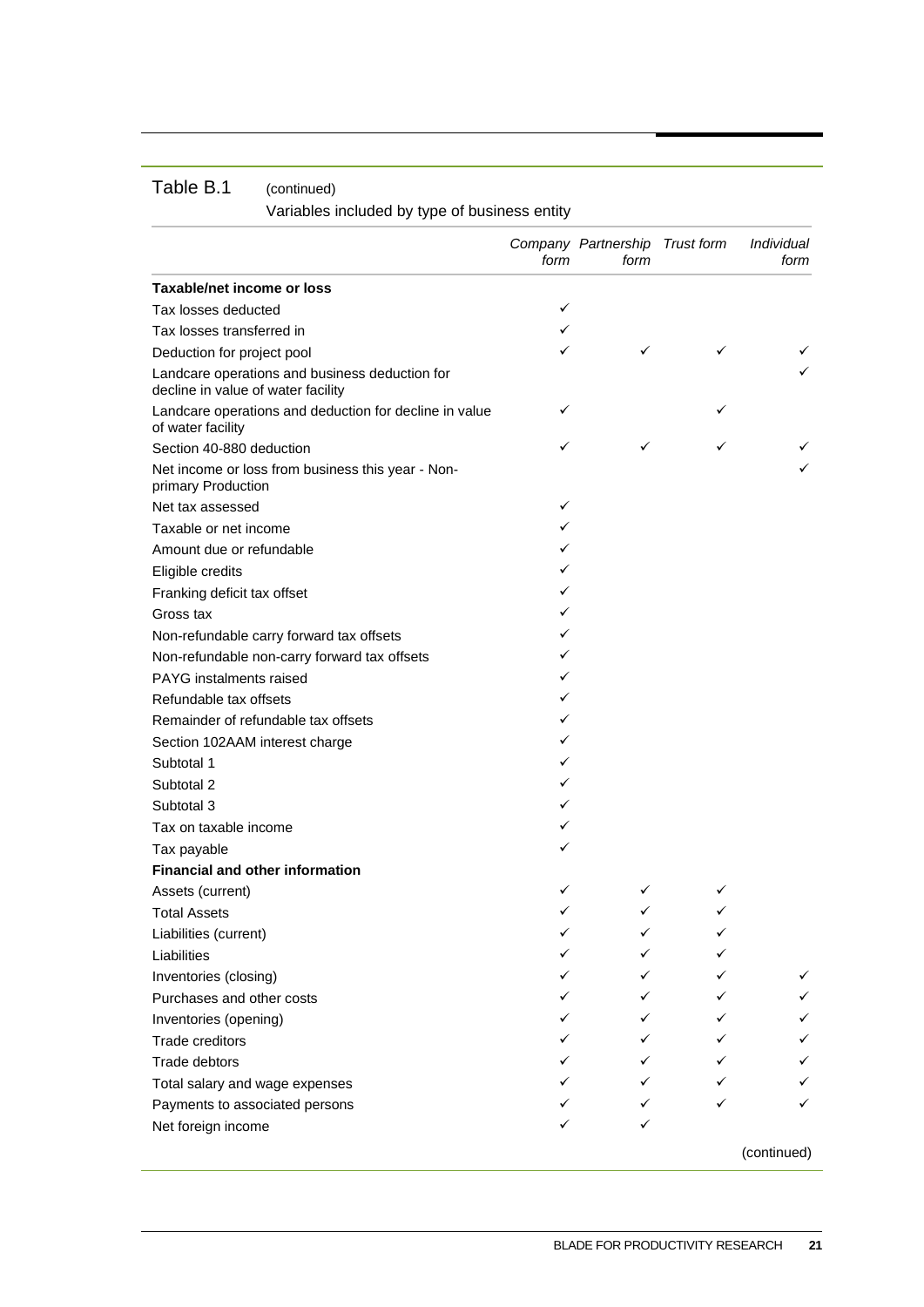|                                                                                               | Company<br>form | Partnership<br>form | <b>Trust form</b> | Individual<br>form |
|-----------------------------------------------------------------------------------------------|-----------------|---------------------|-------------------|--------------------|
| <b>Financial and other information</b>                                                        |                 |                     |                   |                    |
| Percentage of foreign shareholding                                                            | ✓               |                     |                   |                    |
| Shareholders' funds                                                                           | ✓               |                     |                   |                    |
| Proprietors' funds                                                                            |                 | ✓                   | ✓                 |                    |
| Attributed foreign income - Listed country                                                    | ✓               |                     |                   |                    |
| Attributed foreign income - Section 404 country                                               | ✓               |                     |                   |                    |
| Attributed foreign income - Transferor trust                                                  | ✓               |                     |                   |                    |
| Attributed foreign income - Unlisted country                                                  | ✓               |                     |                   |                    |
| Commercial debt forgiveness                                                                   | ✓               |                     |                   |                    |
| Deductions relating to distribution in labels B and<br>R - NPP                                |                 | ✓                   |                   |                    |
| Distribution from partnerships, less foreign<br>income - NPP                                  |                 |                     |                   |                    |
| Distribution from trusts, less net capital gain and<br>foreign income - NPP                   |                 | ✓                   |                   |                    |
| Excess franking offsets                                                                       | ✓               |                     |                   |                    |
| Franked dividends paid                                                                        | ✓               |                     |                   |                    |
| Franking account balance                                                                      | ✓               |                     |                   |                    |
| Gross foreign income                                                                          | ✓               |                     |                   |                    |
| Loans to shareholders and their associates                                                    | ✓               |                     |                   |                    |
| TOFA gains from unrealised movements in the<br>value of financial arrangements                | ✓               |                     |                   |                    |
| TOFA transitional balancing adjustment                                                        | ✓               |                     |                   |                    |
| Tax spared foreign tax credits                                                                | ✓               |                     |                   |                    |
| Total TOFA gains                                                                              | ✓               |                     | ✓                 |                    |
| <b>Total TOFA losses</b>                                                                      | ✓               |                     |                   |                    |
| <b>Total debt</b>                                                                             | ✓               |                     |                   |                    |
| Unfranked dividends paid                                                                      | ✓               |                     |                   |                    |
| Attributed foreign income: FIF/FLP income                                                     |                 | ✓                   | ✓                 |                    |
| Attributed foreign income: foreign investment fund<br>income                                  | ✓               |                     |                   |                    |
| Attributed foreign income: foreign life policy                                                | ✓               |                     |                   |                    |
| AFI - listed country                                                                          |                 | ✓                   | ✓                 |                    |
| AFI - section 404 country                                                                     |                 | ✓                   |                   |                    |
| AFI - unlisted country                                                                        |                 |                     |                   |                    |
| Foreign income tax offset                                                                     | ✓               |                     |                   |                    |
| Loss carry-back tax offset                                                                    | ✓               |                     |                   |                    |
| Tax loss for middle year (not already utilised)<br>chosen to be carried back to earliest year | ✓               |                     |                   |                    |
| Tax loss for current year chosen to be carried<br>back to earliest year                       | ✓               |                     |                   |                    |
| Net exempt income for earliest year                                                           | ✓               |                     |                   |                    |
| Income tax liability for earliest year                                                        | ✓               |                     |                   |                    |
|                                                                                               |                 |                     |                   | (continued)        |

### Table B.1 (continued) Variables included by type of business entity

**22** STAFF WORKING PAPER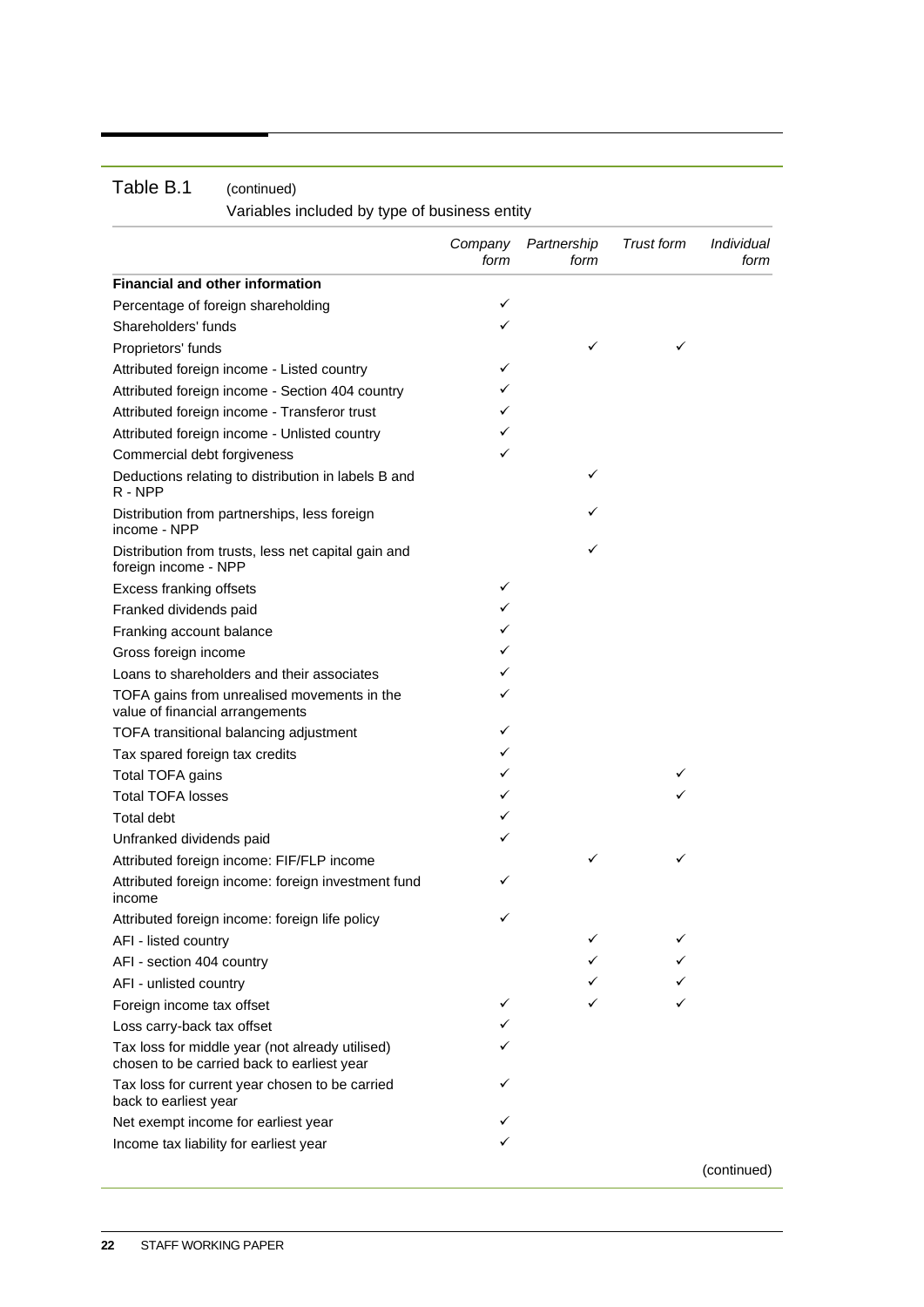Variables included by type of business entity

|                                                                                                                    | Company<br>form | Partnership<br>form | Trust form | <i>Individual</i><br>form |
|--------------------------------------------------------------------------------------------------------------------|-----------------|---------------------|------------|---------------------------|
| <b>Financial and other information</b>                                                                             |                 |                     |            |                           |
| Percentage of non-member income                                                                                    | ✓               |                     |            |                           |
| Unfranked amount                                                                                                   |                 | ✓                   | ✓          |                           |
| Franked amount                                                                                                     |                 | ✓                   | ✓          |                           |
| Franking credit                                                                                                    |                 | ✓                   | ✓          |                           |
| Gross rent                                                                                                         |                 | ✓                   | ✓          |                           |
| Other Australian income                                                                                            |                 | ✓                   | ✓          |                           |
| Interest deductions                                                                                                |                 | ✓                   | ✓          |                           |
| Gross - Other assessable foreign source<br>income                                                                  |                 | ✓                   | ✓          |                           |
| Net - Other assessable foreign source income                                                                       |                 |                     | ✓          |                           |
| Net rent                                                                                                           |                 | ✓                   | ✓          |                           |
| Other rental deductions                                                                                            |                 | ✓                   | ✓          |                           |
| Deductions relating to Australian investment<br>income                                                             |                 |                     | ✓          |                           |
| Credit for TFN amounts withheld from payments<br>from closely held trusts                                          |                 |                     | ✓          |                           |
| Deductions relating to Franked distributions                                                                       |                 |                     | ✓          |                           |
| TFN amounts withheld from dividends                                                                                |                 |                     | ✓          |                           |
| Early stage investor tax offset - current year tax<br>offset                                                       | ✓               |                     |            |                           |
| Early stage investor tax offset - tax offset<br>carried forward from a previous year                               | ✓               |                     |            |                           |
| Early stage venture capital limited partnership<br>tax offset - current year tax offset                            | ✓               |                     |            |                           |
| Early stage venture capital limited partnership<br>tax offset - tax offset carried forward from a<br>previous year | ✓               |                     |            |                           |
| Credit for TFN amounts withheld from payments<br>from closely held trusts                                          |                 |                     | ✓          |                           |
| Total amount of deductions against PSI<br>included at item 5 expense labels                                        |                 |                     |            |                           |
| Share of franking credits from franked<br>distributions                                                            |                 |                     | ✓          |                           |
| Forestry management investment scheme<br>deduction                                                                 |                 |                     |            |                           |
| Forestry management investment scheme<br>income                                                                    |                 |                     |            |                           |
| Share of credit for tax withheld - foreign resident<br>withholding (excluding capital gains)                       |                 |                     |            |                           |
| Total amount of PSI included at item 5 income<br>labels                                                            |                 |                     |            |                           |
| Total amount of deductions against PSI<br>included at item 5 expense labels                                        |                 |                     |            |                           |
|                                                                                                                    |                 |                     |            | (continued)               |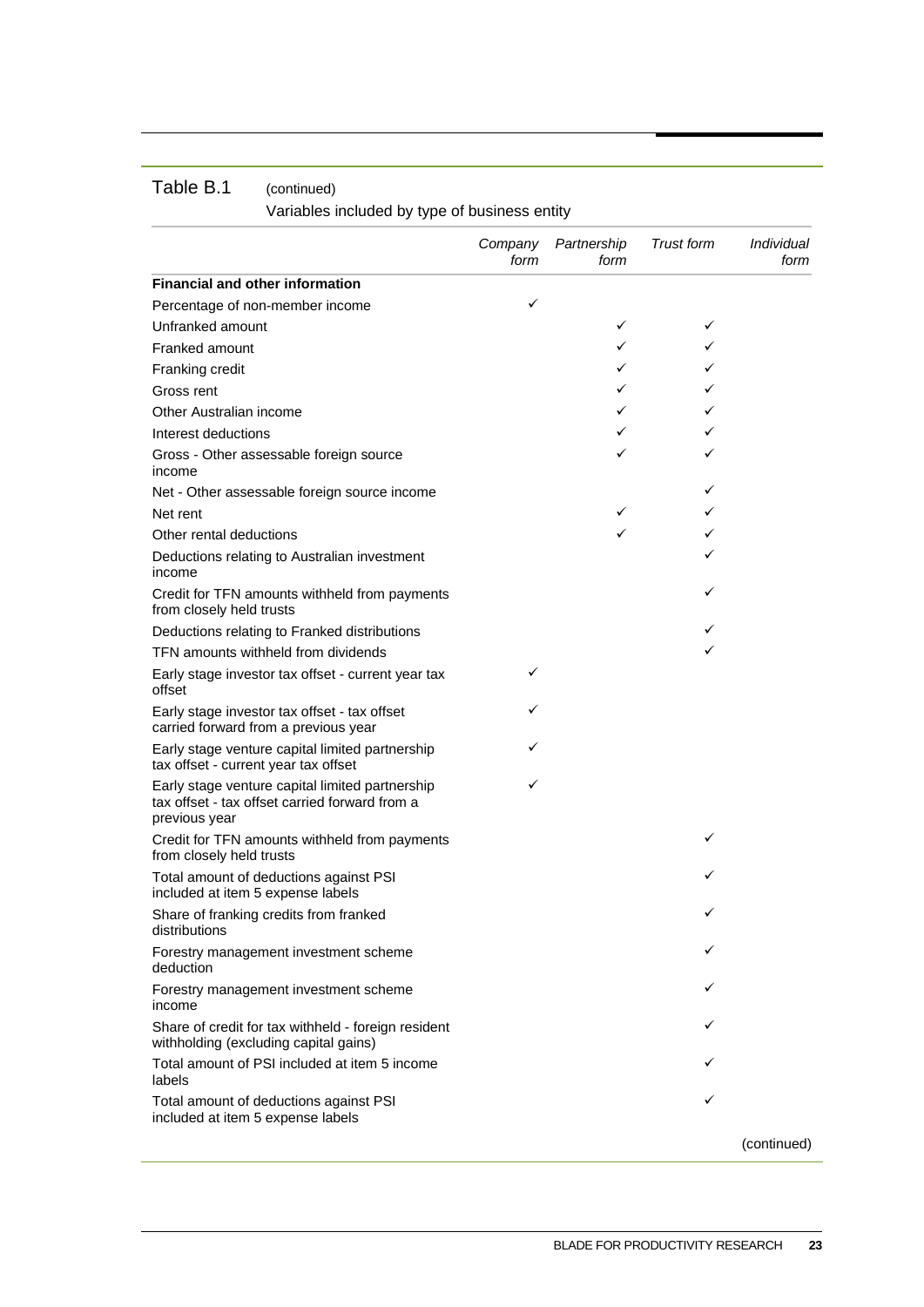Variables included by type of business entity

|                                                                                                   | form | Company Partnership Trust form<br>form |   | Individual<br>form |
|---------------------------------------------------------------------------------------------------|------|----------------------------------------|---|--------------------|
| <b>Financial and other information</b>                                                            |      |                                        |   |                    |
| Total other deductions                                                                            |      |                                        | ✓ |                    |
| Share of credit for TFN amounts withheld from interest,<br>dividends and unit trust distributions |      |                                        | ✓ |                    |
| Share of credit for tax withheld where ABN not quoted                                             |      |                                        | ✓ |                    |
| <b>Capital allowances</b>                                                                         |      |                                        |   |                    |
| Other depreciating assets first deducted                                                          | ✓    | ✓                                      | ✓ | ✓                  |
| Intangible depreciating assets first deducted                                                     | ✓    | ✓                                      | ✓ |                    |
| Termination value of intangible depreciating assets                                               | ✓    | ✓                                      | ✓ |                    |
| Termination value of other depreciating assets                                                    | ✓    | ✓                                      | ✓ | ✓                  |
| Assessable balancing adjustments on the disposal of<br>intangible depreciating assets             |      | ✓                                      | ✓ |                    |
| Deductible balancing adjustments on the disposal of<br>intangible depreciating assets             |      | ✓                                      | ✓ |                    |
| Total adjustable values at end of income year                                                     |      | ✓                                      | ✓ |                    |
| <b>Research and Development</b>                                                                   |      |                                        |   |                    |
| Accounting expenditure in item 6 subject to R&D tax<br>incentive                                  | ✓    |                                        |   |                    |
| Australian owned R&D tax concession – not including<br>label M                                    | ✓    |                                        |   |                    |
| Australian owned R&D - extra incremental 50%<br>deduction                                         | ✓    |                                        |   |                    |
| R&D tax offset, if chosen                                                                         | ✓    |                                        |   |                    |
| Refundable R&D tax offsets                                                                        | ✓    |                                        |   |                    |
| Non-refundable R&D tax offsets                                                                    | ✓    |                                        |   |                    |
| R&D recoupment tax                                                                                | ✓    |                                        |   |                    |
| R&D tax offset                                                                                    | ✓    |                                        |   |                    |
| Non-refundable R&D tax offset carried forward from<br>previous year                               | ✓    |                                        |   |                    |
| Non-refundable R&D tax offset carried forward to next<br>year                                     | ✓    |                                        |   |                    |
| Non-refundable R&D tax offset to be utilised in current<br>year                                   | ✓    |                                        |   |                    |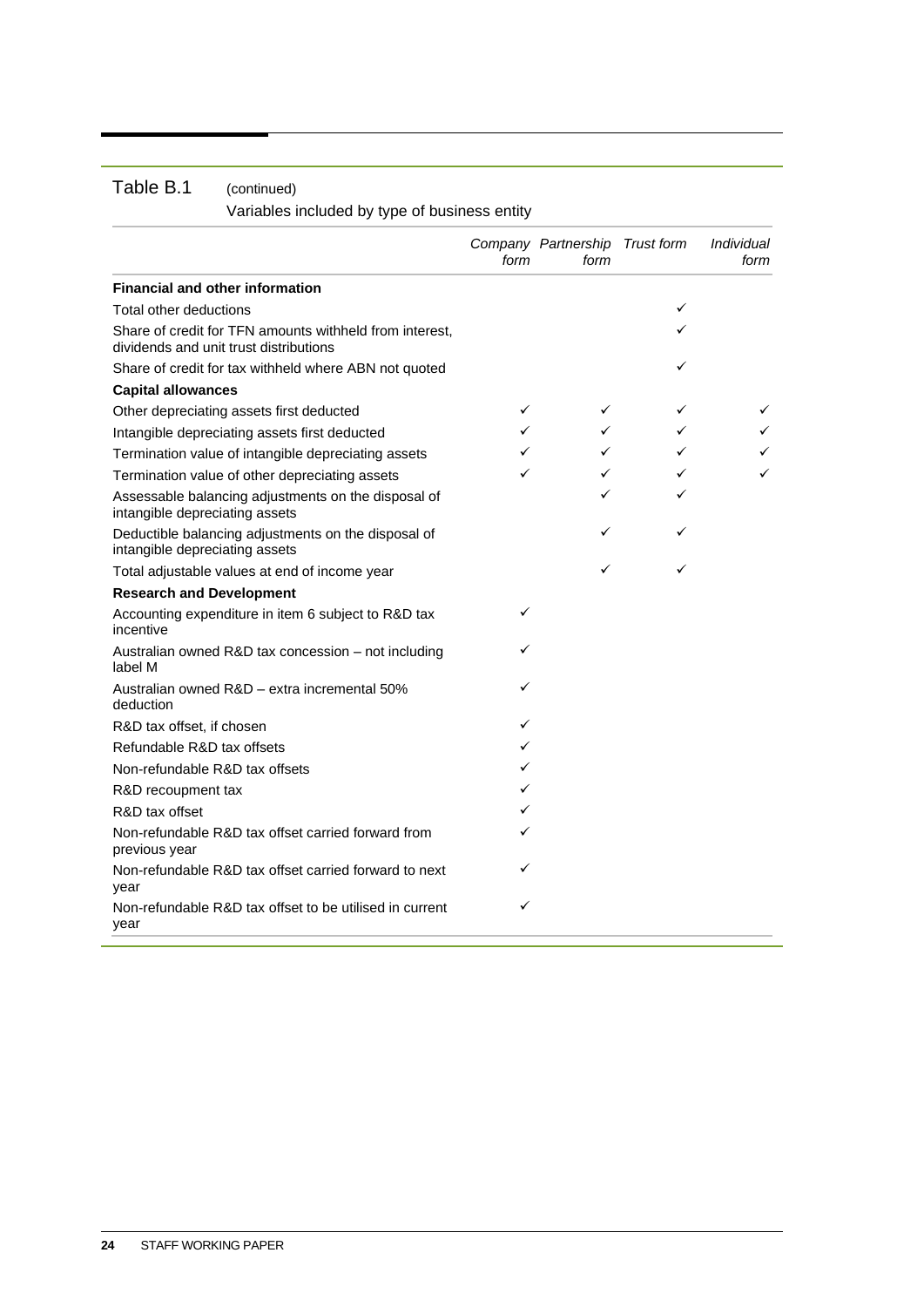### **References**

- ABARES (Department of Agriculture) 2019, *Introducing ABARES farmpredict*, https://www.agriculture.gov.au/abares/research-topics/working-papers/farmpredict (accessed 4 September 2020).
- ABS (Australian Bureau of Statistics) 2015, *Australian System of National Accounts Concepts, Sources and Methods*, Cat. No. 5216.0.

—— (Australian Bureau of Statistics) 2019, *Explanatory Notes - Counts of Australian Businesses, including Entries and Exits*, https://www.abs.gov.au/ausstats/abs@.nsf/ Lookup/8165.0Explanatory+Notes1June%202014%20to%20June%202018 (accessed 22 January 2020).

- —— (Australian Bureau of Statistics and Statistics New Zealand) 2006, *Australian and New Zealand Standard Industrial Classification (ANZSIC)*, Cat. no. 1292.0, Canberra.
- Agarwal, R., Bajada, C., Brown, P., Morgan, I. and Balaguer, A. 2019, *Development of Management Capability Scores*, Research Paper, Department of Industry, Innovation and Science.
- Andrews, D., Deutscher, N., Hambur, J. and Hansell, D. 2019, *Wage Growth in Australia: Lessons from Longitudinal Microdata*, Treasury.
- —— and Hansell, D. 2019, *Productivity-enhancing labour reallocation in Australia*.
- Araujo, G. and Hambur, J. 2018, 'Which Firms Get Credit? Evidence from Firm-level Data', *RBA Bulletin*, vol December Quarter.
- ATO (Australian Tax Offfice) 2021, *Registering for GST*, Australian Tax Office, https://www.ato.gov.au/Business/GST/Registering-for-GST/#:~:text=You%20must%20register%20for%20GST,the%20first%20year%20of% 20operation (accessed 14 April 2021).
- Bakhtiari, S. 2017, *Entrepreneurship Dynamics in Australia: Lessons from Micro-data*, Department of Industry, Innovation and Science.
	- —— 2019, *Do manufacturing entrepreneurs in Australia have (or develop) a productivity advantage?*, 7/2019, Department of Industry, Innovation and Science.
- Campbell, S., Sibelle, A. and Soriano, F. 2019, *Measuring Productivity Dispersion in Selected Australian Industries*, Treasury-ABS Working Paper, Treasury.
- Foster, L., Haltiwanger, J. and Syverson, C. 2008, 'Reallocation, Firm Turnover, and Efficiency: Selection on Productivity or Profitability?', *American Economic Association*, vol. 98, no. 1, pp. 394–425.
- Fox, K. 2019, 'MFP Measurement Using BLADE: Insights, Challenges and Future Directions', https://www.business.unsw.edu.au/Campaigns-Site/emg-workshop-2019/Documents/Fox\_MFP\_BLADE\_EMG\_5Dec2019.pdf (accessed 18 December 2019).
- Hambur, J. and La Cava, G. 2018, 'Business Concentration and Mark-ups in the Retail Trade Sector', *RBA Bulletin*, vol December Quarter`.